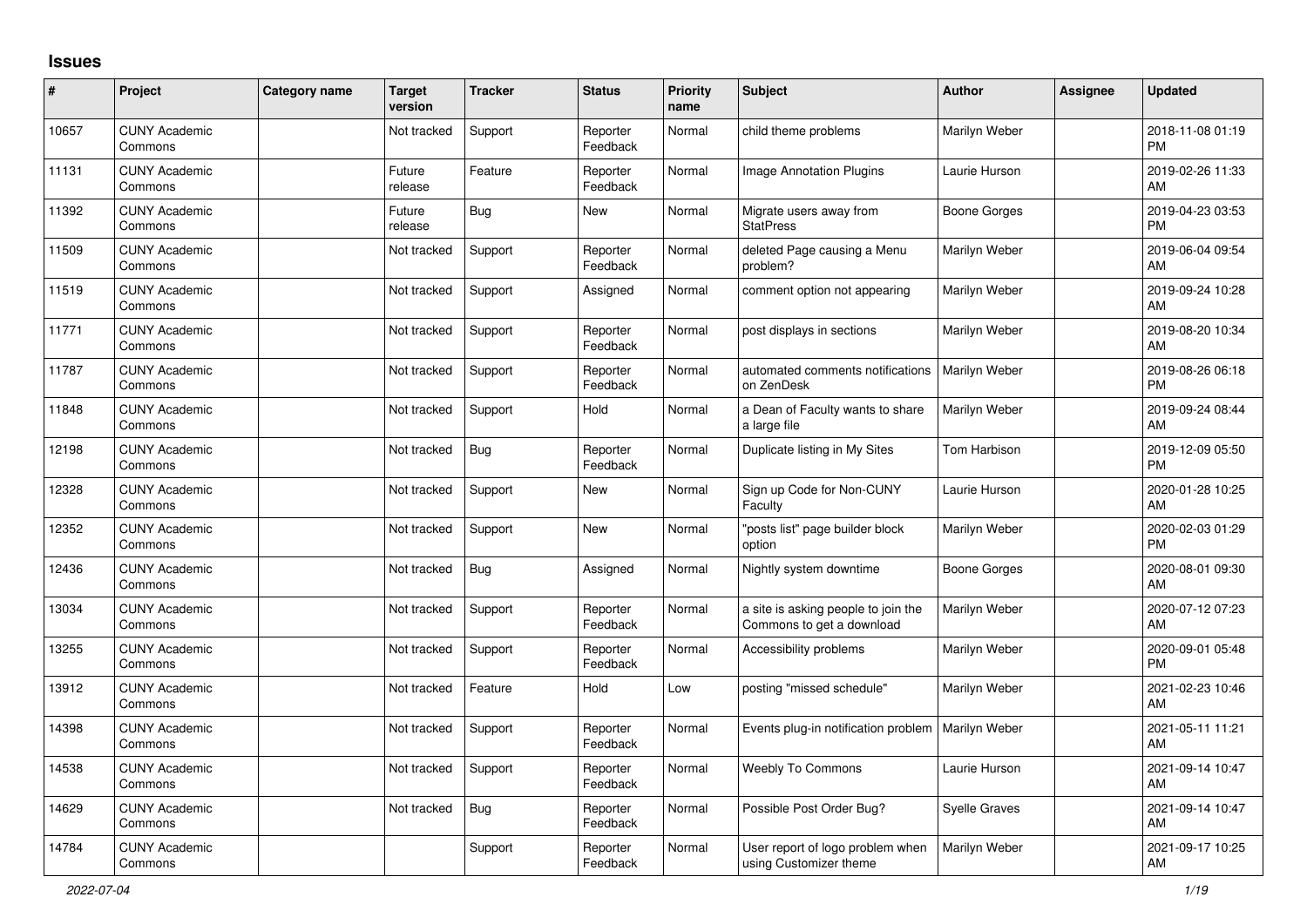| ∦     | Project                         | <b>Category name</b> | <b>Target</b><br>version | <b>Tracker</b> | <b>Status</b>        | <b>Priority</b><br>name | <b>Subject</b>                                                       | <b>Author</b>           | <b>Assignee</b> | <b>Updated</b>                |
|-------|---------------------------------|----------------------|--------------------------|----------------|----------------------|-------------------------|----------------------------------------------------------------------|-------------------------|-----------------|-------------------------------|
| 14792 | <b>CUNY Academic</b><br>Commons |                      |                          | <b>Bug</b>     | <b>New</b>           | Normal                  | Inconsistent email notifications<br>from gravity forms               | Raffi<br>Khatchadourian |                 | 2021-10-04 01:50<br><b>PM</b> |
| 14842 | <b>CUNY Academic</b><br>Commons |                      | Not tracked              | Support        | Reporter<br>Feedback | Normal                  | Question about widgets and block<br>editor                           | Gina Cherry             |                 | 2021-10-06 03:01<br><b>PM</b> |
| 14900 | <b>CUNY Academic</b><br>Commons |                      | Not tracked              | Support        | Reporter<br>Feedback | Normal                  | previous theme?                                                      | Marilyn Weber           |                 | 2021-10-25 10:31<br>AM        |
| 14936 | <b>CUNY Academic</b><br>Commons |                      |                          | <b>Bug</b>     | <b>New</b>           | Normal                  | Commons websites blocked by<br>SPS campus network                    | Laurie Hurson           |                 | 2021-11-03 03:57<br><b>PM</b> |
| 14940 | <b>CUNY Academic</b><br>Commons |                      |                          | <b>Bug</b>     | <b>New</b>           | Normal                  | Discrepancy between Commons<br>profile "sites" and actual # of sites | Laurie Hurson           |                 | 2021-11-08 11:09<br>AM        |
| 15045 | <b>CUNY Academic</b><br>Commons |                      |                          | Support        | <b>New</b>           | Normal                  | no result for KCeL in the search<br>box on the commons               | Marilyn Weber           |                 | 2021-12-10 11:29<br><b>AM</b> |
| 15169 | <b>CUNY Academic</b><br>Commons |                      | 2.0.3                    | Support        | Reporter<br>Feedback | Normal                  | new Prelude website zipfiles for<br>custom theme and other files.    | Marilyn Weber           |                 | 2022-06-29 11:32<br>AM        |
| 15176 | <b>CUNY Academic</b><br>Commons |                      | Not tracked              | Support        | Reporter<br>Feedback | Normal                  | Archiving Q Writing & Old<br>Wordpress Sites on the Commons          | Laurie Hurson           |                 | 2022-02-08 10:28<br>AM        |
| 15260 | <b>CUNY Academic</b><br>Commons |                      |                          | Support        | Reporter<br>Feedback | Normal                  | Diacritical markings   European<br><b>Stages</b>                     | Marilyn Weber           |                 | 2022-02-04 08:16<br>AM        |
| 15370 | <b>CUNY Academic</b><br>Commons |                      |                          | Support        | Reporter<br>Feedback | Normal                  | All-in-One Event Calendar?                                           | Marilyn Weber           |                 | 2022-02-17 11:03<br>AM        |
| 15565 | <b>CUNY Academic</b><br>Commons |                      |                          | Support        | <b>New</b>           | Normal                  | Events - send updates to an email<br>listserv                        | Marilyn Weber           |                 | 2022-03-10 01:06<br><b>PM</b> |
| 15613 | <b>CUNY Academic</b><br>Commons |                      | 2.0.3                    | Feature        | Reporter<br>Feedback | Normal                  | Adding "Passster" plugin                                             | Laurie Hurson           |                 | 2022-06-29 11:32<br>AM        |
| 15655 | <b>CUNY Academic</b><br>Commons |                      | 2.0.3                    | Support        | Reporter<br>Feedback | Normal                  | Event Aggregator plugin?                                             | Marilyn Weber           |                 | 2022-06-29 11:32<br><b>AM</b> |
| 15685 | <b>CUNY Academic</b><br>Commons |                      |                          | Support        | <b>New</b>           | High                    | problem with chrome?                                                 | Marilyn Weber           |                 | 2022-04-25 03:40<br><b>PM</b> |
| 15757 | <b>CUNY Academic</b><br>Commons |                      |                          | Bug            | <b>New</b>           | Normal                  | Members # do not match                                               | Laurie Hurson           |                 | 2022-03-30 04:52<br><b>PM</b> |
| 15816 | <b>CUNY Academic</b><br>Commons |                      | Not tracked              | Support        | New                  | Normal                  | slow loading at SPS                                                  | Marilyn Weber           |                 | 2022-04-05 01:26<br><b>PM</b> |
| 15923 | <b>CUNY Academic</b><br>Commons |                      | Not tracked              | Feature        | Reporter<br>Feedback | Normal                  | <b>Bellows Plugin Adjustments</b>                                    | Laurie Hurson           |                 | 2022-04-20 10:10<br>AM        |
| 16099 | <b>CUNY Academic</b><br>Commons |                      |                          | Support        | Reporter<br>Feedback | Normal                  | request for Newsletter Glue                                          | Marilyn Weber           |                 | 2022-05-13 12:14<br><b>PM</b> |
| 16290 | <b>CUNY Academic</b><br>Commons |                      |                          | Feature        | Reporter<br>Feedback | Normal                  | Add Table Of Contents Block<br>plug-in                               | Raffi<br>Khatchadourian |                 | 2022-06-24 10:26<br>AM        |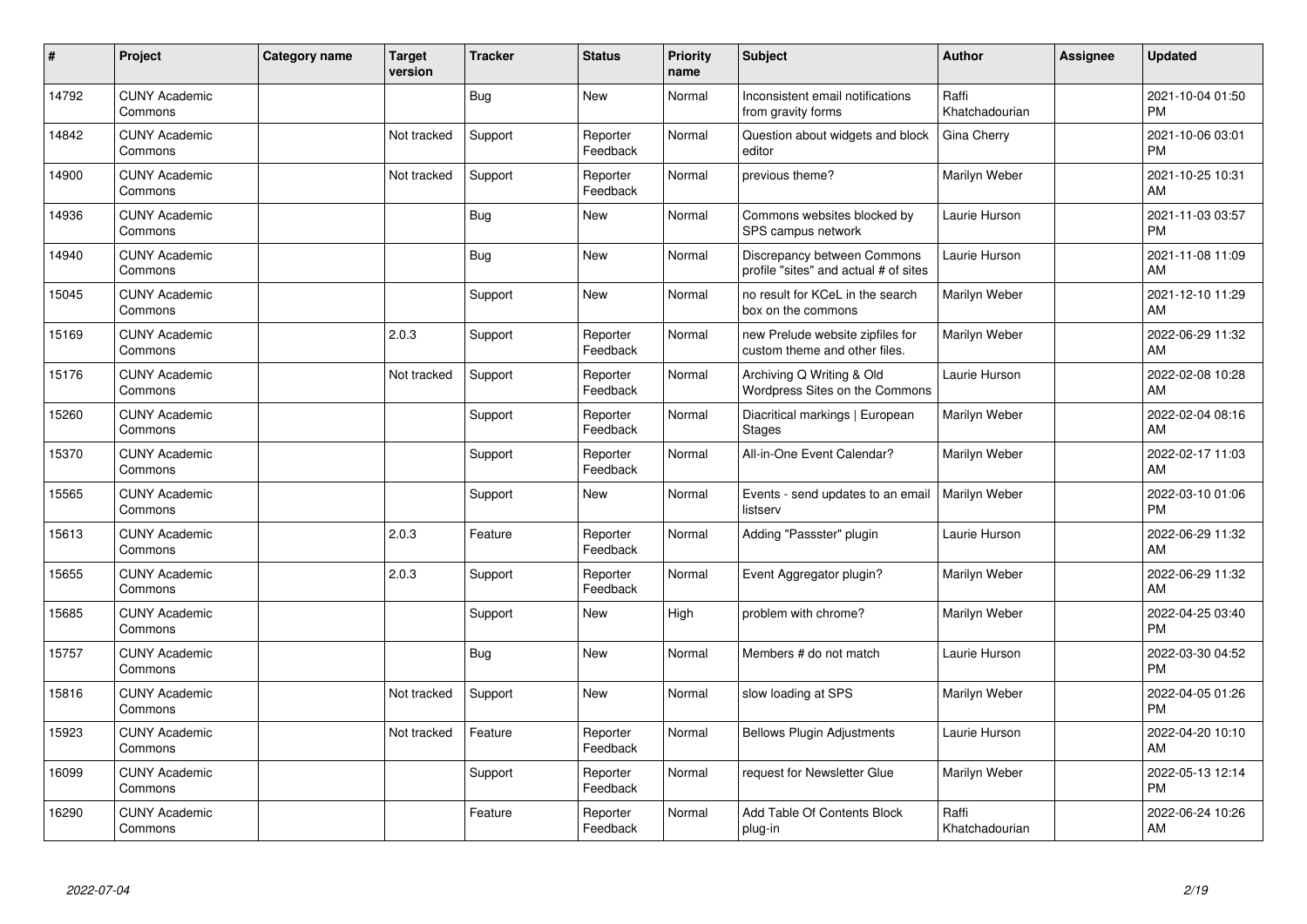| #     | Project                         | <b>Category name</b>       | <b>Target</b><br>version | <b>Tracker</b> | <b>Status</b>        | <b>Priority</b><br>name | <b>Subject</b>                                                                             | <b>Author</b>           | <b>Assignee</b> | <b>Updated</b>                |
|-------|---------------------------------|----------------------------|--------------------------|----------------|----------------------|-------------------------|--------------------------------------------------------------------------------------------|-------------------------|-----------------|-------------------------------|
| 16294 | <b>CUNY Academic</b><br>Commons |                            |                          | <b>Bug</b>     | New                  | Urgent                  | CAC is down                                                                                | Raffi<br>Khatchadourian |                 | 2022-06-27 02:00<br><b>PM</b> |
| 16318 | <b>CUNY Academic</b><br>Commons |                            |                          | Bug            | <b>New</b>           | Normal                  | Unable to Access block editor or<br>embed YouTube videos in new<br>pages, in one site only | Syelle Graves           |                 | 2022-07-01 06:53<br><b>PM</b> |
| 9720  | <b>CUNY Academic</b><br>Commons | Authentication             | Future<br>release        | Feature        | <b>New</b>           | Normal                  | The Commons should be an<br>oAuth provider                                                 | <b>Boone Gorges</b>     |                 | 2019-03-01 02:04<br><b>PM</b> |
| 12350 | <b>CUNY Academic</b><br>Commons | <b>Blogs (BuddyPress)</b>  | Not tracked              | Support        | Reporter<br>Feedback | Normal                  | URL creation problem                                                                       | Marilyn Weber           |                 | 2020-02-03 11:27<br>AM        |
| 11556 | <b>CUNY Academic</b><br>Commons | Courses                    | Not tracked              | Bug            | Reporter<br>Feedback | Normal                  | Instructor name given in course<br>listing                                                 | Tom Harbison            |                 | 2019-06-25 04:12<br><b>PM</b> |
| 10982 | <b>CUNY Academic</b><br>Commons | Domain Mapping             | Not tracked              | Support        | Reporter<br>Feedback | Normal                  | <b>CNAME</b> question                                                                      | scott voth              |                 | 2019-01-22 04:29<br><b>PM</b> |
| 5992  | <b>CUNY Academic</b><br>Commons | <b>Email Notifications</b> | Future<br>release        | Feature        | <b>New</b>           | Normal                  | Changing the From line of<br>autogenerated blog emails                                     | Marilyn Weber           |                 | 2018-09-27 05:19<br><b>PM</b> |
| 11077 | <b>CUNY Academic</b><br>Commons | Events                     | Not tracked              | Feature        | Reporter<br>Feedback | Normal                  | Show event category description<br>in event list view                                      | Raffi<br>Khatchadourian |                 | 2019-02-12 10:38<br><b>PM</b> |
| 13650 | <b>CUNY Academic</b><br>Commons | Group Library              | Future<br>release        | Feature        | New                  | Normal                  | Forum Attachments in Group<br>Library                                                      | Laurie Hurson           |                 | 2021-11-19 12:30<br><b>PM</b> |
| 10273 | <b>CUNY Academic</b><br>Commons | Registration               | Not tracked              | Support        | Reporter<br>Feedback | Normal                  | users combining CF and campus<br>address                                                   | Marilyn Weber           |                 | 2019-09-18 10:58<br>AM        |
| 11860 | <b>CUNY Academic</b><br>Commons | Registration               | Future<br>release        | Feature        | New                  | Normal                  | Ensure Students Are Aware They<br>Can Use Aliases At Registration                          | scott voth              |                 | 2019-09-24 08:46<br>AM        |
| 13048 | <b>CUNY Academic</b><br>Commons | Shortcodes and<br>embeds   | Future<br>release        | Feature        | <b>New</b>           | Normal                  | Jupyter Notebooks support                                                                  | Boone Gorges            |                 | 2020-07-14 11:46<br>AM        |
| 5199  | <b>CUNY Academic</b><br>Commons | Social Paper               | Future<br>release        | Feature        | <b>New</b>           | Normal                  | add tables to the SP editor                                                                | Marilyn Weber           |                 | 2016-10-24 11:27<br>AM        |
| 5205  | <b>CUNY Academic</b><br>Commons | Social Paper               | Future<br>release        | Feature        | New                  | Normal                  | Social Paper folders                                                                       | Marilyn Weber           |                 | 2016-02-11 10:24<br><b>PM</b> |
| 5488  | <b>CUNY Academic</b><br>Commons | Social Paper               | Future<br>release        | Bug            | New                  | Normal                  | Add a "last edited by" field to<br>Social Paper group directories                          | Boone Gorges            |                 | 2016-04-21 10:05<br><b>PM</b> |
| 5489  | <b>CUNY Academic</b><br>Commons | Social Paper               | Future<br>release        | Feature        | New                  | Normal                  | Asc/desc sorting for Social Paper<br>directories                                           | Boone Gorges            |                 | 2016-04-21 10:06<br><b>PM</b> |
| 13975 | <b>CUNY Academic</b><br>Commons | Social Paper               | Not tracked              | Support        | Reporter<br>Feedback | Normal                  | can't approve comments on Social<br>Paper paper                                            | Marilyn Weber           |                 | 2021-02-12 09:33<br>AM        |
| 6332  | <b>CUNY Academic</b><br>Commons | WordPress (misc)           | Future<br>release        | Feature        | New                  | Normal                  | Allow uploaded files to be marked<br>as private in an ad hoc way                           | <b>Boone Gorges</b>     |                 | 2016-10-17 11:41<br><b>PM</b> |
| 6755  | <b>CUNY Academic</b><br>Commons | WordPress (misc)           | Future<br>release        | Bug            | <b>New</b>           | Normal                  | Cannot Deactivate Plugin                                                                   | Laura Kane              |                 | 2016-11-16 01:12<br><b>PM</b> |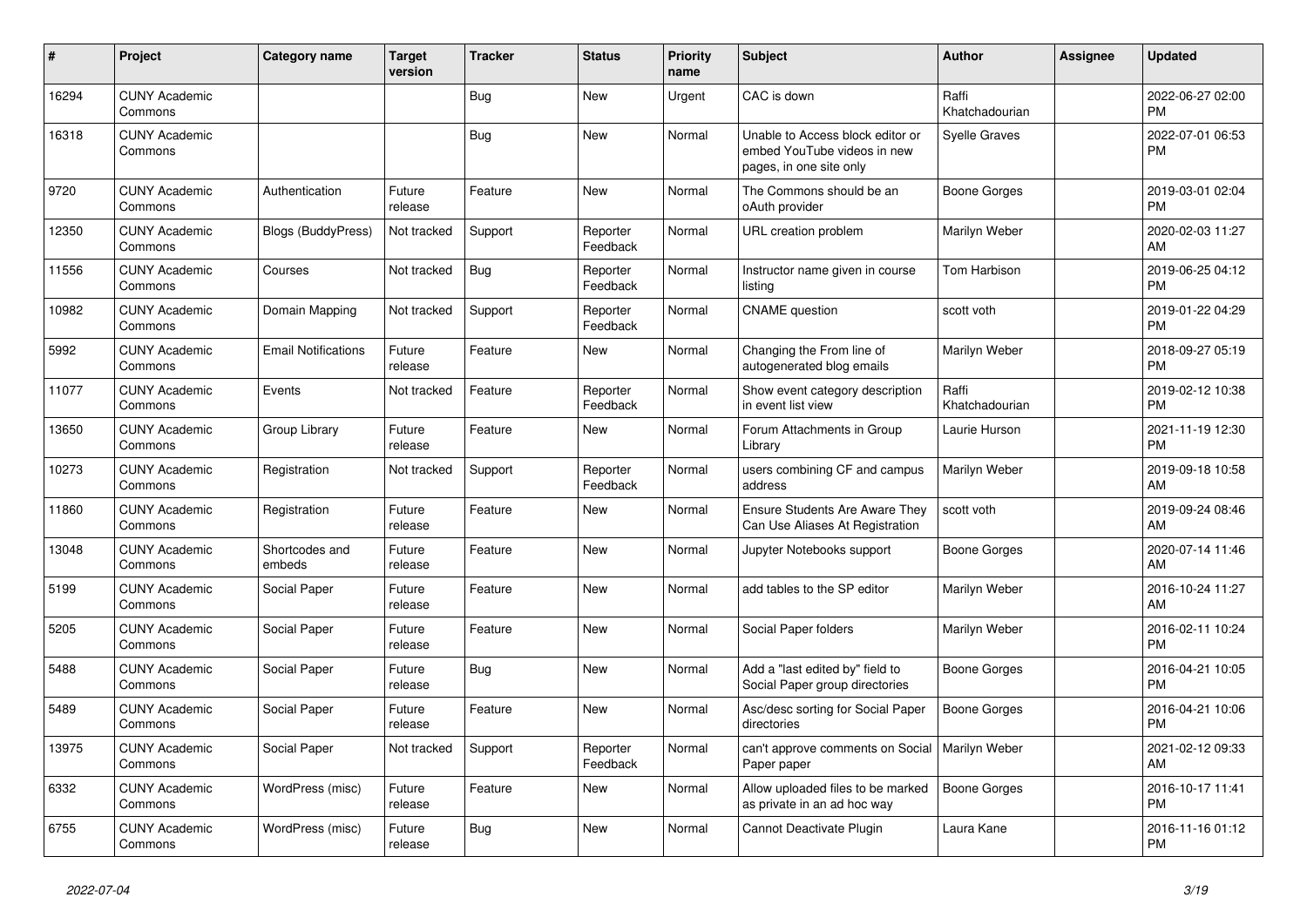| #     | <b>Project</b>                  | <b>Category name</b>     | <b>Target</b><br>version | <b>Tracker</b> | <b>Status</b>        | <b>Priority</b><br>name | <b>Subject</b>                                                                                               | <b>Author</b>           | Assignee          | <b>Updated</b>                |
|-------|---------------------------------|--------------------------|--------------------------|----------------|----------------------|-------------------------|--------------------------------------------------------------------------------------------------------------|-------------------------|-------------------|-------------------------------|
| 10380 | <b>CUNY Academic</b><br>Commons | WordPress (misc)         | Future<br>release        | Feature        | In Progress          | Normal                  | Remove blacklisted plugins                                                                                   | <b>Boone Gorges</b>     |                   | 2022-04-26 12:00<br><b>PM</b> |
| 11024 | <b>CUNY Academic</b><br>Commons | WordPress (misc)         | Future<br>release        | Bug            | <b>New</b>           | Normal                  | Subsites should not show "you<br>should update your .htaccess<br>now" notice after permalink setting<br>save | Boone Gorges            |                   | 2019-01-28 01:35<br>PM        |
| 11843 | <b>CUNY Academic</b><br>Commons | WordPress (misc)         | Future<br>release        | Design/UX      | <b>New</b>           | Normal                  | Tweaking the Gutenberg Editor<br>Interface                                                                   | Laurie Hurson           |                   | 2022-04-26 12:00<br><b>PM</b> |
| 14074 | <b>CUNY Academic</b><br>Commons | WordPress (misc)         | Not tracked              | Support        | Reporter<br>Feedback | Normal                  | page password protection problem                                                                             | <b>Marilyn Weber</b>    |                   | 2021-03-02 11:03<br>AM        |
| 16255 | <b>CUNY Academic</b><br>Commons | WordPress (misc)         |                          | Bug            | <b>New</b>           | Normal                  | Need to define 'MULTISITE'<br>constant in wp-config.php                                                      | Raymond Hoh             |                   | 2022-06-19 09:31<br>AM        |
| 364   | <b>CUNY Academic</b><br>Commons | <b>WordPress Plugins</b> | Future<br>release        | Feature        | New                  | Normal                  | <b>Bulletin Board</b>                                                                                        | Matt Gold               |                   | 2015-01-05 08:50<br><b>PM</b> |
| 6356  | <b>CUNY Academic</b><br>Commons | <b>WordPress Plugins</b> | Future<br>release        | Bug            | Reporter<br>Feedback | Low                     | Should Subscribe2 be<br>deprecated?                                                                          | Luke Waltzer            |                   | 2017-03-20 12:20<br><b>PM</b> |
| 11120 | <b>CUNY Academic</b><br>Commons | <b>WordPress Plugins</b> | Not tracked              | Bug            | Reporter<br>Feedback | Normal                  | Events Manager Events Not<br>Showing Up                                                                      | Mark Webb               |                   | 2019-02-27 04:10<br><b>PM</b> |
| 11415 | <b>CUNY Academic</b><br>Commons | <b>WordPress Plugins</b> | Not tracked              | Bug            | Reporter<br>Feedback | Normal                  | Blog Subscriptions in Jetpack                                                                                | Laurie Hurson           |                   | 2019-05-14 10:34<br>AM        |
| 11788 | <b>CUNY Academic</b><br>Commons | <b>WordPress Plugins</b> | Future<br>release        | Support        | Reporter<br>Feedback | Normal                  | Plugin Request - Browse Aloud                                                                                | scott voth              |                   | 2019-09-24 08:42<br><b>AM</b> |
| 12573 | <b>CUNY Academic</b><br>Commons | <b>WordPress Plugins</b> | Future<br>release        | <b>Bug</b>     | New                  | Normal                  | <b>CommentPress Core Issues</b>                                                                              | scott voth              |                   | 2020-03-24 04:32<br><b>PM</b> |
| 16314 | <b>CUNY Academic</b><br>Commons | <b>WordPress Plugins</b> |                          | Feature        | New                  | Normal                  | Install Multicollab plug-in?                                                                                 | Raffi<br>Khatchadourian |                   | 2022-06-29 03:44<br><b>PM</b> |
| 10769 | <b>CUNY Academic</b><br>Commons | <b>WordPress Themes</b>  | Not tracked              | Bug            | Reporter<br>Feedback | Normal                  | 2011 Theme Sidebar                                                                                           | Mark Webb               |                   | 2018-12-04 04:09<br><b>PM</b> |
| 12360 | <b>CUNY Academic</b><br>Commons | <b>WordPress Themes</b>  | Not tracked              | Bug            | Reporter<br>Feedback | Normal                  | site just says "DANTE We are<br>currently in maintenance mode,<br>please check back shortly."                | Marilyn Weber           |                   | 2020-02-04 12:13<br><b>PM</b> |
| 14911 | <b>CUNY Academic</b><br>Commons | <b>WordPress Themes</b>  | Not tracked              | Support        | <b>New</b>           | Normal                  | Twentytwentyone theme                                                                                        | Marilyn Weber           |                   | 2021-10-28 10:37<br>AM        |
| 2576  | <b>NYCDH Community</b><br>Site  |                          |                          | Bug            | Hold                 | Low                     | <b>Test Next Button in Javascript</b><br><b>Tutorial Under Activities</b>                                    | <b>Mark Newton</b>      | Alex Gil          | 2013-05-18 02:55<br><b>PM</b> |
| 2577  | <b>NYCDH Community</b><br>Site  |                          |                          | Feature        | Assigned             | Low                     | Investigate Potential to Add Links<br>to the Forum                                                           | Mark Newton             | Alex Gil          | 2013-05-16 09:40<br>PM        |
| 11968 | JustPublics@365<br>MediaCamp    |                          |                          | Feature        | New                  | Normal                  | Nanoscience Retractable Display<br>Unit                                                                      | Donald Cherry           | Bonnie<br>Eissner | 2021-02-19 08:50<br>AM        |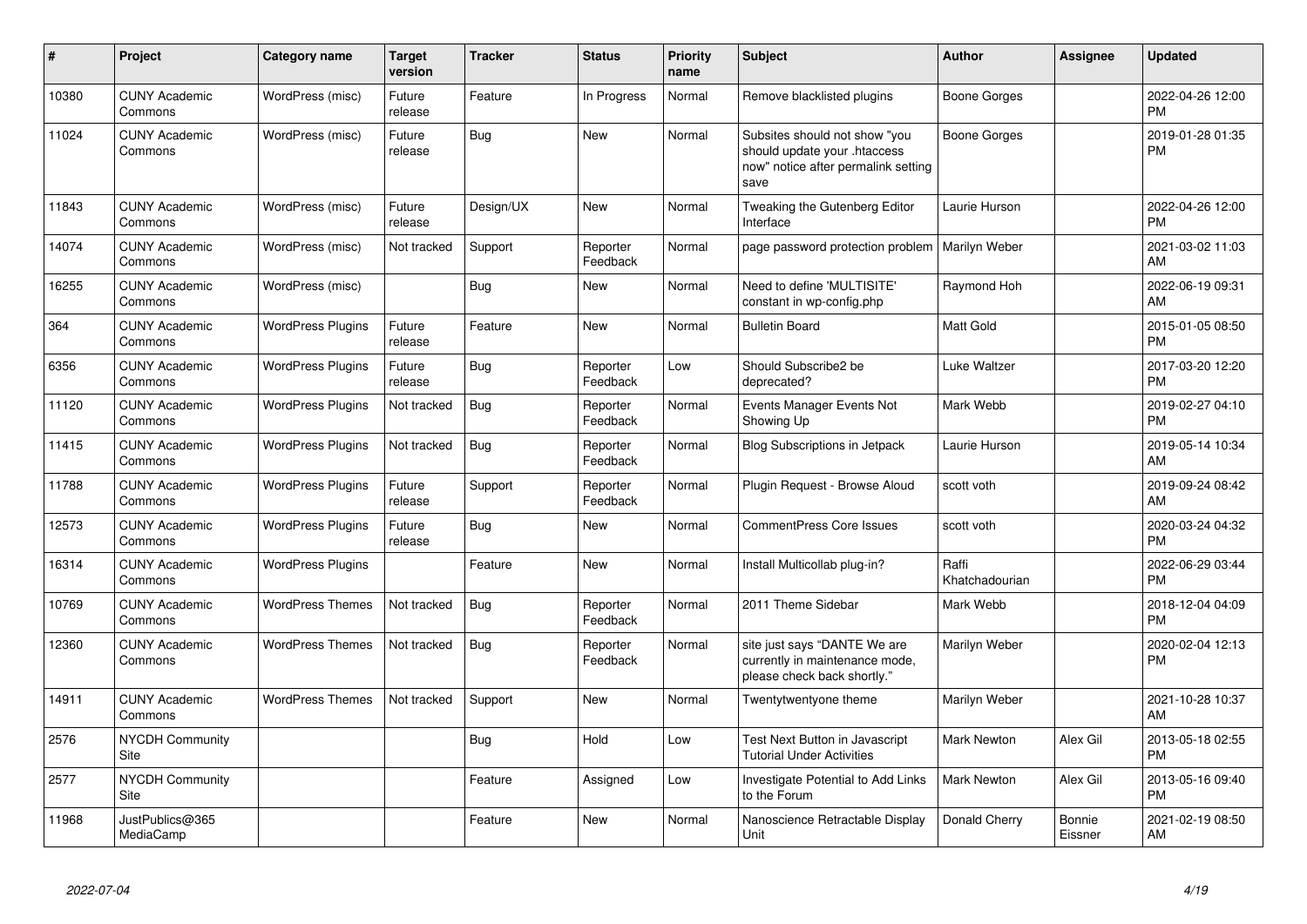| #     | Project                         | Category name             | <b>Target</b><br>version | Tracker    | <b>Status</b>        | <b>Priority</b><br>name | <b>Subject</b>                                                                            | Author              | <b>Assignee</b> | <b>Updated</b>                |
|-------|---------------------------------|---------------------------|--------------------------|------------|----------------------|-------------------------|-------------------------------------------------------------------------------------------|---------------------|-----------------|-------------------------------|
| 2618  | <b>NYCDH Community</b><br>Site  |                           |                          | <b>Bug</b> | Assigned             | Low                     | Mark blogs as spam when created<br>by users marked as spam                                | <b>Matt Gold</b>    | Boone<br>Gorges | 2013-06-09 11:38<br><b>PM</b> |
| 9207  | <b>CUNY Academic</b><br>Commons |                           | Future<br>release        | Support    | Reporter<br>Feedback | Normal                  | display dashboards made in<br>Tableau?                                                    | Marilyn Weber       | Boone<br>Gorges | 2018-04-10 10:42<br>AM        |
| 10368 | <b>CUNY Academic</b><br>Commons |                           | Future<br>release        | Feature    | Assigned             | Normal                  | Use ORCID data to populate<br>academic profile page                                       | Stephen Francoeur   | Boone<br>Gorges | 2018-09-25 01:53<br><b>PM</b> |
| 10678 | <b>CUNY Academic</b><br>Commons |                           | Not tracked              | Bug        | Reporter<br>Feedback | High                    | Newsletter Plugin Not Sending<br><b>Out Newsletters</b>                                   | Mark Webb           | Boone<br>Gorges | 2019-09-16 09:38<br><b>PM</b> |
| 12911 | <b>CUNY Academic</b><br>Commons |                           | Not tracked              | Feature    | New                  | Normal                  | Block access to xmlrpc.php based<br>on User-Agent                                         | Boone Gorges        | Boone<br>Gorges | 2020-06-09 05:12<br><b>PM</b> |
| 13949 | <b>CUNY Academic</b><br>Commons |                           | Not tracked              | Bug        | <b>New</b>           | Normal                  | Continued debugging of runaway<br>MySQL connections                                       | Matt Gold           | Boone<br>Gorges | 2021-09-14 10:42<br>AM        |
| 14504 | <b>CUNY Academic</b><br>Commons |                           | Not tracked              | Publicity  | Reporter<br>Feedback | Normal                  | Adding showcases to home page<br>menu                                                     | Laurie Hurson       | Boone<br>Gorges | 2022-01-19 03:26<br><b>PM</b> |
| 15883 | <b>CUNY Academic</b><br>Commons |                           | 2.1.0                    | Feature    | <b>New</b>           | Normal                  | Release BPGES update                                                                      | <b>Boone Gorges</b> | Boone<br>Gorges | 2022-05-26 10:39<br>AM        |
| 16092 | <b>CUNY Academic</b><br>Commons |                           | Future<br>release        | Feature    | Hold                 | Normal                  | Don't show main site in Site<br>search results                                            | Boone Gorges        | Boone<br>Gorges | 2022-05-17 03:12<br><b>PM</b> |
| 16307 | <b>CUNY Academic</b><br>Commons |                           |                          | <b>Bug</b> | <b>New</b>           | Normal                  | Add brief messaging to<br>accept/decline group membership<br>requests                     | <b>Matt Gold</b>    | Boone<br>Gorges | 2022-06-27 06:13<br><b>PM</b> |
| 8900  | <b>CUNY Academic</b><br>Commons | Accessibility             | Future<br>release        | Feature    | Assigned             | Normal                  | Look into tools to enforce<br>accessibility in WP environment                             | Matt Gold           | Boone<br>Gorges | 2022-04-26 11:59<br>AM        |
| 8901  | <b>CUNY Academic</b><br>Commons | Accessibility             | Future<br>release        | Feature    | Assigned             | Normal                  | Theme analysis for accessibility                                                          | <b>Matt Gold</b>    | Boone<br>Gorges | 2022-04-26 11:59<br>AM        |
| 1460  | <b>CUNY Academic</b><br>Commons | Analytics                 | Future<br>release        | Feature    | Assigned             | Normal                  | Update System Report                                                                      | <b>Brian Foote</b>  | Boone<br>Gorges | 2015-11-09 06:13<br><b>PM</b> |
| 15210 | <b>CUNY Academic</b><br>Commons | Analytics                 | Not tracked              | Design/UX  | New                  | Normal                  | Google Analytics improvements                                                             | Colin McDonald      | Boone<br>Gorges | 2022-05-24 10:47<br>AM        |
| 7022  | <b>CUNY Academic</b><br>Commons | Announcements             | Future<br>release        | <b>Bug</b> | <b>New</b>           | Normal                  | Sitewide announcements should<br>be displayed on, and dismissable<br>from, mapped domains | Boone Gorges        | Boone<br>Gorges | 2018-03-22 10:18<br>AM        |
| 8835  | <b>CUNY Academic</b><br>Commons | Blogs (BuddyPress)        | Future<br>release        | Feature    | <b>New</b>           | Normal                  | Extend cuny.is shortlinks to sites                                                        | Luke Waltzer        | Boone<br>Gorges | 2022-04-26 11:59<br>AM        |
| 8836  | <b>CUNY Academic</b><br>Commons | <b>Blogs (BuddyPress)</b> | Future<br>release        | Feature    | Assigned             | Normal                  | Redesign site launch process                                                              | Matt Gold           | Boone<br>Gorges | 2019-10-03 02:49<br><b>PM</b> |
| 58    | <b>CUNY Academic</b><br>Commons | BuddyPress (misc)         | Future<br>release        | Feature    | Assigned             | Low                     | Make member search sortable by<br>last name                                               | Roberta Brody       | Boone<br>Gorges | 2010-08-26 02:38<br><b>PM</b> |
| 377   | <b>CUNY Academic</b><br>Commons | BuddyPress (misc)         | Future<br>release        | Feature    | Assigned             | Normal                  | Like buttons                                                                              | Matt Gold           | Boone<br>Gorges | 2010-11-16 05:13<br>PM        |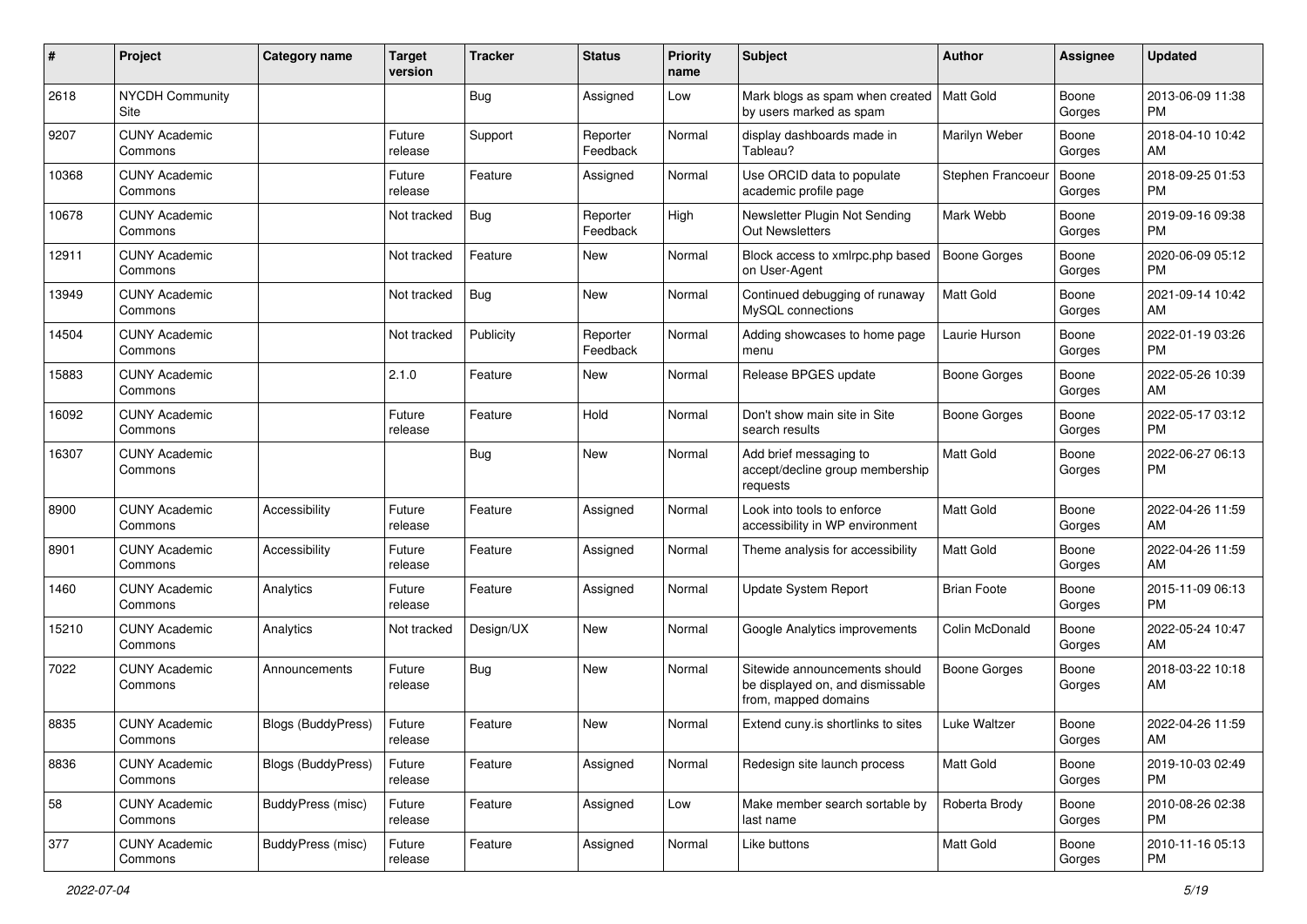| #     | <b>Project</b>                  | Category name            | <b>Target</b><br>version | <b>Tracker</b> | <b>Status</b> | <b>Priority</b><br>name | <b>Subject</b>                                                       | <b>Author</b>       | Assignee        | <b>Updated</b>                |
|-------|---------------------------------|--------------------------|--------------------------|----------------|---------------|-------------------------|----------------------------------------------------------------------|---------------------|-----------------|-------------------------------|
| 435   | <b>CUNY Academic</b><br>Commons | BuddyPress (misc)        | Future<br>release        | Feature        | Assigned      | Normal                  | Include Avatar Images in Forum<br><b>Post Notification Emails</b>    | <b>Matt Gold</b>    | Boone<br>Gorges | 2010-12-08 12:40<br><b>PM</b> |
| 500   | <b>CUNY Academic</b><br>Commons | BuddyPress (misc)        | Future<br>release        | Feature        | Assigned      | Normal                  | <b>Export Group Data</b>                                             | <b>Matt Gold</b>    | Boone<br>Gorges | 2010-12-19 12:09<br><b>PM</b> |
| 554   | <b>CUNY Academic</b><br>Commons | BuddyPress (misc)        | Future<br>release        | Feature        | Assigned      | Normal                  | Add Trackback notifications to<br>site-wide activity feed            | Matt Gold           | Boone<br>Gorges | 2015-11-09 06:19<br><b>PM</b> |
| 599   | <b>CUNY Academic</b><br>Commons | BuddyPress (misc)        | Future<br>release        | Feature        | Assigned      | Normal                  | Consider adding rating plugins for<br><b>BuddyPress/BBPress</b>      | <b>Matt Gold</b>    | Boone<br>Gorges | 2011-08-22 06:50<br><b>PM</b> |
| 635   | <b>CUNY Academic</b><br>Commons | BuddyPress (misc)        | Future<br>release        | Feature        | Assigned      | Normal                  | Big Blue Button -<br>Videoconferencing in Groups and<br><b>Blogs</b> | Matt Gold           | Boone<br>Gorges | 2011-03-14 03:24<br><b>PM</b> |
| 2325  | <b>CUNY Academic</b><br>Commons | BuddyPress (misc)        | Future<br>release        | Feature        | Assigned      | Low                     | Profile should have separate fields<br>for first/last names          | local admin         | Boone<br>Gorges | 2015-11-09 06:09<br><b>PM</b> |
| 519   | <b>CUNY Academic</b><br>Commons | <b>BuddyPress Docs</b>   | Future<br>release        | Feature        | Assigned      | Low                     | TOC for individual docs - for new<br>BP "wiki-like" plugin           | scott voth          | Boone<br>Gorges | 2015-11-09 05:54<br><b>PM</b> |
| 618   | <b>CUNY Academic</b><br>Commons | <b>BuddyPress Docs</b>   | Future<br>release        | Feature        | Assigned      | Normal                  | BuddyPress Docs: export formats                                      | Boone Gorges        | Boone<br>Gorges | 2015-11-09 05:38<br><b>PM</b> |
| 1417  | <b>CUNY Academic</b><br>Commons | <b>BuddyPress Docs</b>   | Future<br>release        | Feature        | Assigned      | Low                     | Bulk actions for BuddyPress Docs                                     | Boone Gorges        | Boone<br>Gorges | 2016-10-17 10:41<br>PM.       |
| 1422  | <b>CUNY Academic</b><br>Commons | <b>BuddyPress Docs</b>   | Future<br>release        | Feature        | Assigned      | Normal                  | Make "created Doc" activity icons<br>non-mini                        | Boone Gorges        | Boone<br>Gorges | 2015-11-09 05:48<br><b>PM</b> |
| 1744  | <b>CUNY Academic</b><br>Commons | <b>BuddyPress Docs</b>   | Future<br>release        | Feature        | Assigned      | Normal                  | Spreadsheet-style Docs                                               | Boone Gorges        | Boone<br>Gorges | 2015-11-09 06:13<br><b>PM</b> |
| 2523  | <b>CUNY Academic</b><br>Commons | <b>BuddyPress Docs</b>   | Future<br>release        | Feature        | Assigned      | Normal                  | Allow Users to Upload Images to<br><b>BP</b> Docs                    | <b>Matt Gold</b>    | Boone<br>Gorges | 2015-11-09 06:14<br><b>PM</b> |
| 6389  | <b>CUNY Academic</b><br>Commons | <b>BuddyPress Docs</b>   | Future<br>release        | Feature        | <b>New</b>    | Low                     | <b>Make Discussion Area Visible</b><br>When Editing a Doc            | Luke Waltzer        | Boone<br>Gorges | 2016-10-21 04:16<br><b>PM</b> |
| 13466 | <b>CUNY Academic</b><br>Commons | Cavalcade                | Future<br>release        | Feature        | New           | Normal                  | Automated cleanup for duplicate<br>Cavalcade tasks                   | Boone Gorges        | Boone<br>Gorges | 2020-10-13 05:24<br>PM        |
| 10226 | <b>CUNY Academic</b><br>Commons | Courses                  | Future<br>release        | Feature        | <b>New</b>    | Normal                  | Add "My Courses" to drop down<br>list                                | scott voth          | Boone<br>Gorges | 2021-11-19 12:42<br><b>PM</b> |
| 12438 | <b>CUNY Academic</b><br>Commons | Courses                  | Not tracked              | <b>Bug</b>     | <b>New</b>    | Normal                  | Site appearing twice                                                 | Laurie Hurson       | Boone<br>Gorges | 2020-02-18 01:34<br><b>PM</b> |
| 16199 | <b>CUNY Academic</b><br>Commons | <b>Directories</b>       | 2.0.3                    | Bug            | <b>New</b>    | Normal                  | Removed "Semester" Filter from<br><b>Courses Directory</b>           | Laurie Hurson       | Boone<br>Gorges | 2022-06-29 11:32<br>AM        |
| 1165  | <b>CUNY Academic</b><br>Commons | Email Invitations        | Future<br>release        | Feature        | Assigned      | Low                     | Allow saved lists of invitees under<br>Send Invites                  | Boone Gorges        | Boone<br>Gorges | 2015-11-09 06:03<br>PM.       |
| 1166  | <b>CUNY Academic</b><br>Commons | <b>Email Invitations</b> | Future<br>release        | Feature        | <b>New</b>    | Low                     | Better organizational tools for Sent<br>Invites                      | <b>Boone Gorges</b> | Boone<br>Gorges | 2015-11-09 06:02<br><b>PM</b> |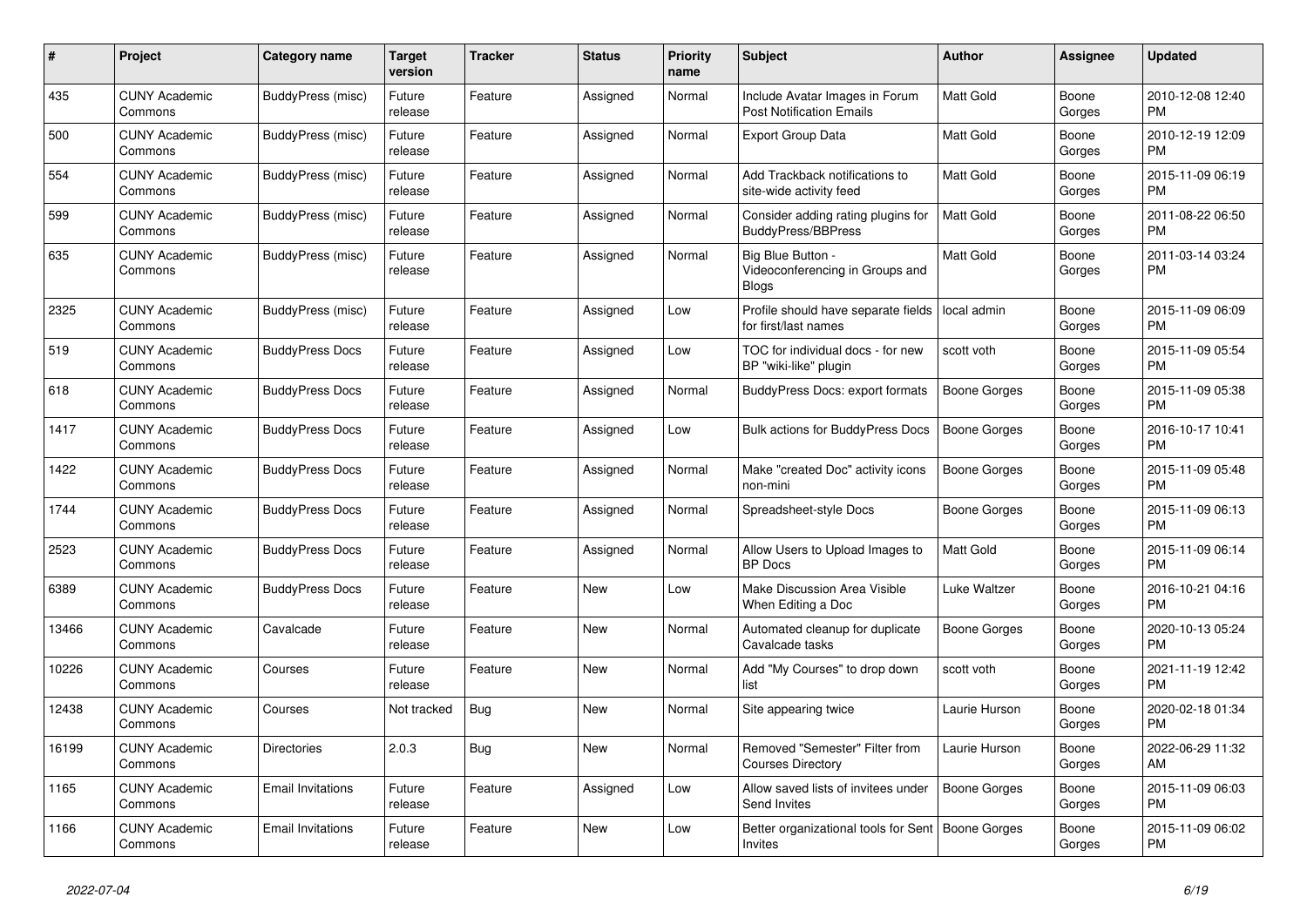| #     | Project                         | <b>Category name</b>       | <b>Target</b><br>version | <b>Tracker</b> | <b>Status</b>        | <b>Priority</b><br>name | <b>Subject</b>                                                                      | <b>Author</b>    | <b>Assignee</b> | <b>Updated</b>                |
|-------|---------------------------------|----------------------------|--------------------------|----------------|----------------------|-------------------------|-------------------------------------------------------------------------------------|------------------|-----------------|-------------------------------|
| 1167  | <b>CUNY Academic</b><br>Commons | <b>Email Invitations</b>   | Future<br>release        | Feature        | New                  | Low                     | Allow email invitations to be resent   Boone Gorges                                 |                  | Boone<br>Gorges | 2015-11-12 12:53<br>AM        |
| 9979  | <b>CUNY Academic</b><br>Commons | <b>Email Notifications</b> | Not tracked              | Bug            | Reporter<br>Feedback | Normal                  | Reports of slow email activation<br>emails                                          | <b>Matt Gold</b> | Boone<br>Gorges | 2018-08-29 09:40<br><b>PM</b> |
| 12042 | <b>CUNY Academic</b><br>Commons | <b>Email Notifications</b> | Future<br>release        | Feature        | New                  | Normal                  | Improved error logging for BPGES<br>send queue                                      | Boone Gorges     | Boone<br>Gorges | 2021-11-19 12:25<br><b>PM</b> |
| 15604 | <b>CUNY Academic</b><br>Commons | <b>Email Notifications</b> | Future<br>release        | Feature        | Assigned             | Normal                  | Restructure Commons Group<br>Digest Email Messages                                  | <b>Matt Gold</b> | Boone<br>Gorges | 2022-05-26 10:45<br>AM        |
| 3475  | <b>CUNY Academic</b><br>Commons | Events                     | Future<br>release        | Feature        | Assigned             | Normal                  | Request to add plugin to<br>streamline room<br>booking/appointment booking          | Naomi Barrettara | Boone<br>Gorges | 2014-12-01 05:14<br><b>PM</b> |
| 4053  | <b>CUNY Academic</b><br>Commons | Events                     | Future<br>release        | Feature        | Assigned             | Normal                  | Create new tab for past events                                                      | <b>Matt Gold</b> | Boone<br>Gorges | 2015-05-12 02:10<br><b>PM</b> |
| 4238  | <b>CUNY Academic</b><br>Commons | Events                     | Future<br>release        | Feature        | Assigned             | Normal                  | Copy Events to Other Groups?                                                        | <b>Matt Gold</b> | Boone<br>Gorges | 2015-07-02 10:08<br>AM        |
| 4481  | <b>CUNY Academic</b><br>Commons | Events                     | Future<br>release        | Feature        | New                  | Normal                  | Group admins/mods should have<br>the ability to unlink an event from<br>the group   | Boone Gorges     | Boone<br>Gorges | 2017-04-24 03:53<br><b>PM</b> |
| 4592  | <b>CUNY Academic</b><br>Commons | Events                     | Future<br>release        | Design/UX      | New                  | Normal                  | Event Creation - Venue Dropdown<br>Slow                                             | Samantha Raddatz | Boone<br>Gorges | 2015-09-14 04:56<br><b>PM</b> |
| 4903  | <b>CUNY Academic</b><br>Commons | Events                     | Future<br>release        | Design/UX      | Assigned             | Normal                  | Improving visual appearance of<br>event calendars                                   | <b>Matt Gold</b> | Boone<br>Gorges | 2016-10-13 11:51<br>AM        |
| 5696  | <b>CUNY Academic</b><br>Commons | Events                     | Future<br>release        | Feature        | Assigned             | Normal                  | Events Calendar - display options<br>/ calendar aggregation                         | <b>Matt Gold</b> | Boone<br>Gorges | 2016-10-13 11:44<br>AM        |
| 11531 | <b>CUNY Academic</b><br>Commons | Events                     | Future<br>release        | Feature        | <b>New</b>           | Normal                  | Main Events calendar should<br>include non-public events that<br>user has access to | scott voth       | Boone<br>Gorges | 2019-06-11 10:00<br>AM        |
| 3580  | <b>CUNY Academic</b><br>Commons | Group Blogs                | Future<br>release        | Feature        | New                  | Normal                  | Multiple blogs per group                                                            | Boone Gorges     | Boone<br>Gorges | 2018-02-20 02:02<br><b>PM</b> |
| 8756  | <b>CUNY Academic</b><br>Commons | Group Blogs                | Future<br>release        | Feature        | Hold                 | Normal                  | Connect multiple blogs to one<br>group?                                             | <b>Matt Gold</b> | Boone<br>Gorges | 2017-09-30 10:42<br>AM        |
| 3080  | <b>CUNY Academic</b><br>Commons | <b>Group Files</b>         | Future<br>release        | Feature        | Assigned             | Low                     | Create a system to keep track of<br>file changes                                    | <b>Matt Gold</b> | Boone<br>Gorges | 2014-02-26 10:04<br><b>PM</b> |
| 12091 | <b>CUNY Academic</b><br>Commons | <b>Group Files</b>         | Future<br>release        | Feature        | <b>New</b>           | Normal                  | Improved pre-upload file validation   Boone Gorges<br>for bp-group-documents        |                  | Boone<br>Gorges | 2019-11-14 01:21<br><b>PM</b> |
| 585   | <b>CUNY Academic</b><br>Commons | Group Forums               | Future<br>release        | Feature        | Assigned             | Normal                  | <b>Merge Forum Topics</b>                                                           | Sarah Morgano    | Boone<br>Gorges | 2011-07-06 04:11<br><b>PM</b> |
| 3193  | <b>CUNY Academic</b><br>Commons | Group Forums               | Future<br>release        | Feature        | Assigned             | Normal                  | bbPress 2.x dynamic roles and<br><b>RBE</b>                                         | Boone Gorges     | Boone<br>Gorges | 2014-09-30 01:30<br><b>PM</b> |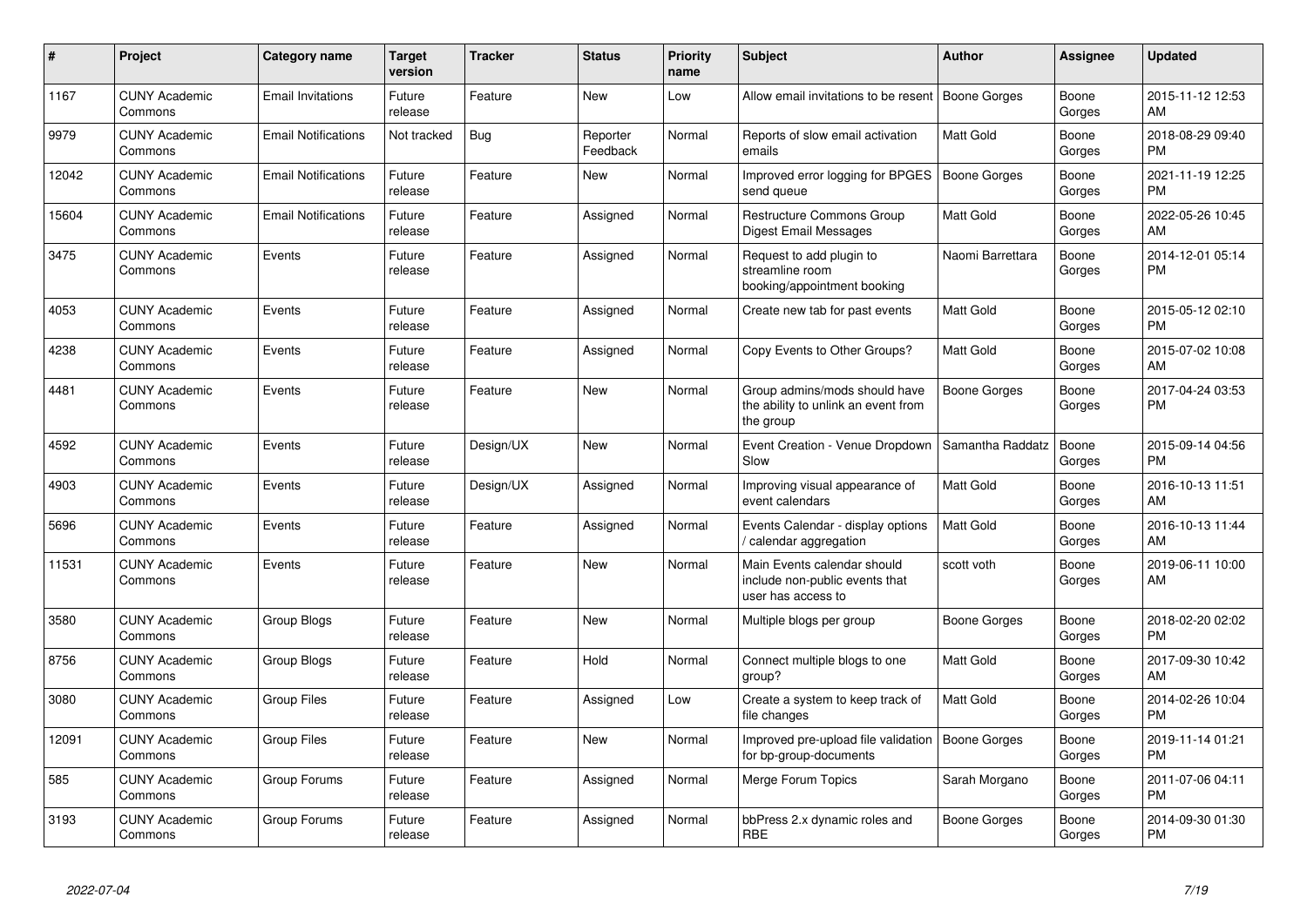| #     | Project                         | <b>Category name</b>           | <b>Target</b><br>version | <b>Tracker</b> | <b>Status</b>        | <b>Priority</b><br>name | <b>Subject</b>                                                                             | Author                  | <b>Assignee</b> | <b>Updated</b>                |
|-------|---------------------------------|--------------------------------|--------------------------|----------------|----------------------|-------------------------|--------------------------------------------------------------------------------------------|-------------------------|-----------------|-------------------------------|
| 2610  | <b>CUNY Academic</b><br>Commons | Group Invitations              | Future<br>release        | Feature        | Assigned             | Low                     | Request: Custom invitation<br>message to group invites                                     | local admin             | Boone<br>Gorges | 2015-11-09 06:13<br>PM.       |
| 3308  | <b>CUNY Academic</b><br>Commons | Group Invitations              | Future<br>release        | Feature        | Assigned             | Normal                  | Allow members to rescind group<br>invitations                                              | Matt Gold               | Boone<br>Gorges | 2015-04-01 08:53<br><b>PM</b> |
| 3419  | <b>CUNY Academic</b><br>Commons | Group Invitations              | 1.6.14                   | Bug            | Testing<br>Required  | Normal                  | Neatening the display of<br>messages on group requests                                     | Matt Gold               | Boone<br>Gorges | 2014-09-01 09:29<br><b>PM</b> |
| 13370 | <b>CUNY Academic</b><br>Commons | Group Library                  | Future<br>release        | Feature        | New                  | Normal                  | Library bulk deletion and folder<br>editing                                                | Colin McDonald          | Boone<br>Gorges | 2020-10-13 10:41<br>AM        |
| 14309 | <b>CUNY Academic</b><br>Commons | Group Library                  | Future<br>release        | Feature        | <b>New</b>           | Normal                  | Better handling of<br>bp_group_document file download<br>attempts when file is not present | Boone Gorges            | Boone<br>Gorges | 2021-11-19 12:28<br><b>PM</b> |
| 1888  | <b>CUNY Academic</b><br>Commons | Home Page                      | Future<br>release        | Feature        | Assigned             | Normal                  | Refactor BP MPO Activity Filter to<br>support proper pagination                            | Sarah Morgano           | Boone<br>Gorges | 2014-05-01 07:11<br><b>PM</b> |
| 4980  | <b>CUNY Academic</b><br>Commons | Home Page                      | Future<br>release        | Feature        | Assigned             | Normal                  | CAC Featured Content -- Adding<br>Randomization                                            | Matt Gold               | Boone<br>Gorges | 2016-12-12 03:01<br><b>PM</b> |
| 3230  | <b>CUNY Academic</b><br>Commons | Internal Tools and<br>Workflow | Not tracked              | Feature        | Assigned             | High                    | Scripts for quicker<br>provisioning/updating of<br>development environments                | <b>Boone Gorges</b>     | Boone<br>Gorges | 2016-01-26 04:54<br><b>PM</b> |
| 5234  | <b>CUNY Academic</b><br>Commons | Membership                     | Future<br>release        | Feature        | Assigned             | Normal                  | Write Unconfirmed patch for WP                                                             | Boone Gorges            | Boone<br>Gorges | 2016-10-24 11:18<br>AM        |
| 9895  | <b>CUNY Academic</b><br>Commons | Onboarding                     | Future<br>release        | Feature        | Assigned             | Normal                  | Add "Accept Invitation"<br>link/button/function to Group<br>and/or Site invitation emails? | Luke Waltzer            | Boone<br>Gorges | 2018-06-07 12:42<br>PM.       |
| 10794 | <b>CUNY Academic</b><br>Commons | Performance                    | Not tracked              | Bug            | New                  | Normal                  | Memcached connection<br>occasionally breaks                                                | <b>Boone Gorges</b>     | Boone<br>Gorges | 2018-12-06 03:30<br>PM.       |
| 14908 | <b>CUNY Academic</b><br>Commons | Performance                    |                          | Bug            | <b>New</b>           | Normal                  | Stale object cache on cdev                                                                 | Raymond Hoh             | Boone<br>Gorges | 2021-12-07 09:45<br>AM        |
| 15242 | <b>CUNY Academic</b><br>Commons | Performance                    | Not tracked              | Bug            | Reporter<br>Feedback | Normal                  | Slugist site                                                                               | Raffi<br>Khatchadourian | Boone<br>Gorges | 2022-02-07 11:14<br>AM        |
| 2013  | <b>CUNY Academic</b><br>Commons | Public Portfolio               | Future<br>release        | Feature        | Assigned             | Low                     | Have Profile Privacy Options show<br>up only for filled-in fields                          | <b>Matt Gold</b>        | Boone<br>Gorges | 2015-11-09 06:09<br><b>PM</b> |
| 2753  | <b>CUNY Academic</b><br>Commons | Public Portfolio               | Future<br>release        | Feature        | <b>New</b>           | Normal                  | Create actual actual tagification in<br>academic interests and other<br>fields             | Micki Kaufman           | Boone<br>Gorges | 2015-01-05 08:52<br><b>PM</b> |
| 3042  | <b>CUNY Academic</b><br>Commons | Public Portfolio               | Future<br>release        | Feature        | Assigned             | Normal                  | Browsing member interests                                                                  | Matt Gold               | Boone<br>Gorges | 2015-03-21 09:04<br>PM.       |
| 3048  | <b>CUNY Academic</b><br>Commons | Public Portfolio               | Future<br>release        | Feature        | New                  | Low                     | Images for rich text profile fields                                                        | <b>Boone Gorges</b>     | Boone<br>Gorges | 2014-02-19 12:56<br><b>PM</b> |
| 3220  | <b>CUNY Academic</b><br>Commons | Public Portfolio               | Future<br>release        | Feature        | Assigned             | Normal                  | Add indent/outdent option to<br>Formatting Buttons on Profile<br>Page                      | Matt Gold               | Boone<br>Gorges | 2014-05-21 10:39<br>PM.       |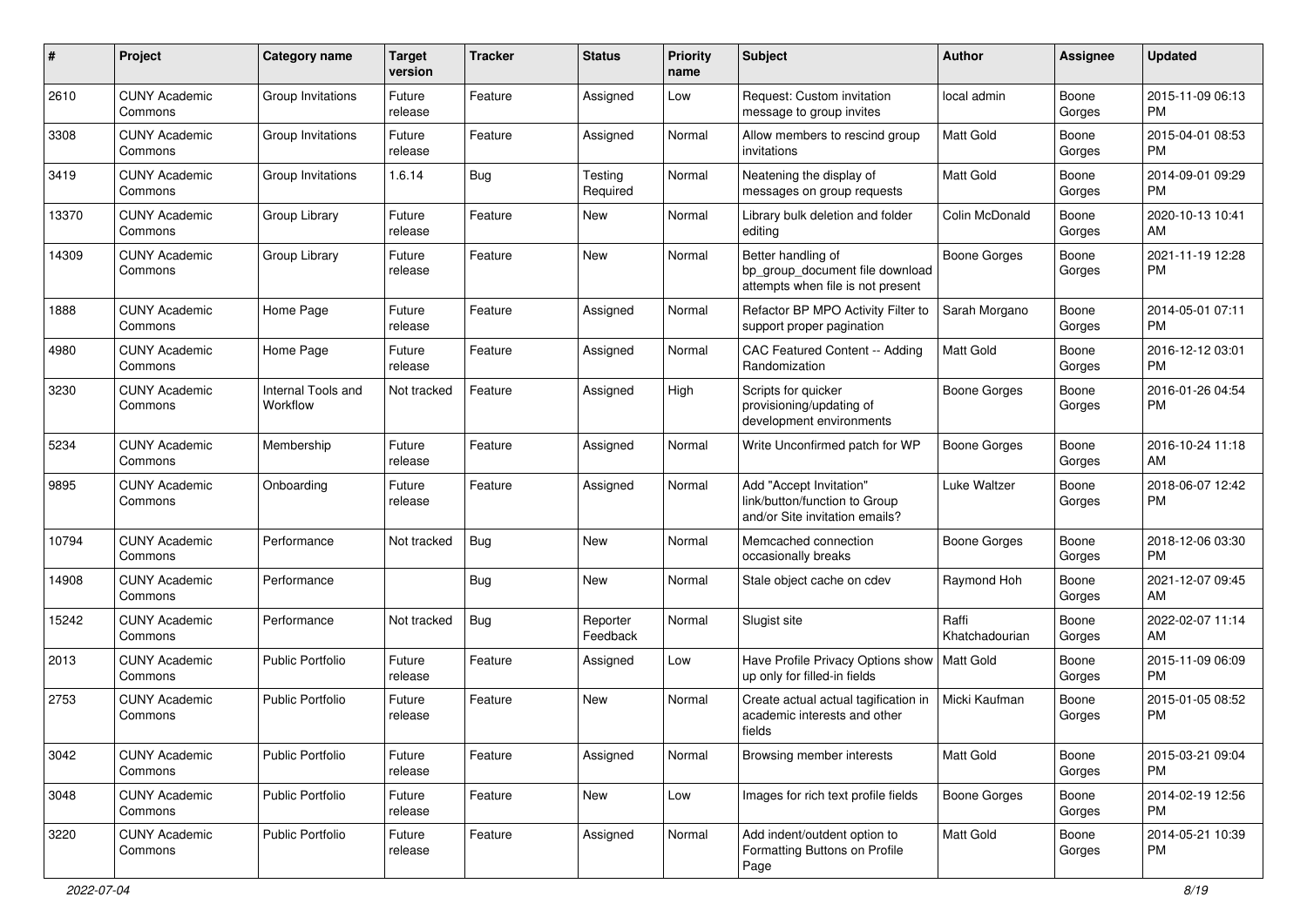| #     | Project                         | <b>Category name</b>    | <b>Target</b><br>version | <b>Tracker</b> | <b>Status</b>        | <b>Priority</b><br>name | Subject                                                                                         | Author                  | Assignee        | <b>Updated</b>                |
|-------|---------------------------------|-------------------------|--------------------------|----------------|----------------------|-------------------------|-------------------------------------------------------------------------------------------------|-------------------------|-----------------|-------------------------------|
| 3768  | <b>CUNY Academic</b><br>Commons | <b>Public Portfolio</b> | Future<br>release        | Feature        | Assigned             | Normal                  | Institutions/Past positions on<br>public portfolios                                             | <b>Matt Gold</b>        | Boone<br>Gorges | 2018-04-23 10:44<br>AM        |
| 11496 | <b>CUNY Academic</b><br>Commons | <b>Public Portfolio</b> | 1.15.2                   | Support        | New                  | Normal                  | Replace Twitter Icon on Member<br>Portfolio page                                                | scott voth              | Boone<br>Gorges | 2019-06-06 01:03<br><b>PM</b> |
| 14184 | CUNY Academic<br>Commons        | <b>Public Portfolio</b> | Future<br>release        | Feature        | New                  | Normal                  | Centralized mechanism for storing<br>Campus affiliations                                        | <b>Boone Gorges</b>     | Boone<br>Gorges | 2022-01-04 11:35<br>AM        |
| 6014  | <b>CUNY Academic</b><br>Commons | Publicity               | Future<br>release        | Publicity      | Reporter<br>Feedback | Normal                  | Google search listing                                                                           | <b>Matt Gold</b>        | Boone<br>Gorges | 2016-09-21 03:48<br><b>PM</b> |
| 11945 | <b>CUNY Academic</b><br>Commons | Reckoning               | Future<br>release        | Feature        | Reporter<br>Feedback | Normal                  | Add Comments bubble to<br>Reckoning views                                                       | Boone Gorges            | Boone<br>Gorges | 2019-11-12 05:14<br><b>PM</b> |
| 3615  | <b>CUNY Academic</b><br>Commons | Redmine                 | Not tracked              | Feature        | New                  | Low                     | Create Redmine issues via email                                                                 | Dominic Giglio          | Boone<br>Gorges | 2017-11-16 11:36<br>AM        |
| 3002  | <b>CUNY Academic</b><br>Commons | Search                  | Future<br>release        | Feature        | Assigned             | Normal                  | Overhaul CAC search by using<br>external search appliance                                       | <b>Boone Gorges</b>     | Boone<br>Gorges | 2020-07-15 03:05<br><b>PM</b> |
| 5052  | <b>CUNY Academic</b><br>Commons | Social Paper            | Future<br>release        | Feature        | New                  | Low                     | Sentence by sentence or line by<br>line comments (SP suggestion #3)                             | Marilyn Weber           | Boone<br>Gorges | 2016-02-11 10:24<br>PM.       |
| 5182  | <b>CUNY Academic</b><br>Commons | Social Paper            | Future<br>release        | Design/UX      | New                  | Normal                  | "Publishing" a private paper on<br>social paper?                                                | Raffi<br>Khatchadourian | Boone<br>Gorges | 2016-10-13 04:12<br><b>PM</b> |
| 7663  | <b>CUNY Academic</b><br>Commons | Social Paper            | Future<br>release        | Bug            | New                  | Normal                  | Social Paper notifications not<br>formatted correctly on secondary<br>sites                     | Boone Gorges            | Boone<br>Gorges | 2018-04-16 03:52<br>PM        |
| 7981  | <b>CUNY Academic</b><br>Commons | Social Paper            | Future<br>release        | Bug            | New                  | Normal                  | Social Paper comments should<br>not go to spam                                                  | Luke Waltzer            | Boone<br>Gorges | 2018-04-16 03:52<br><b>PM</b> |
| 8675  | <b>CUNY Academic</b><br>Commons | <b>User Onboarding</b>  | Future<br>release        | Bug            | Reporter<br>Feedback | Low                     | Add new User search screen calls<br>for the input of email address but<br>doesn't work with one | Paul Hebert             | Boone<br>Gorges | 2017-10-11 11:17<br>AM        |
| 9941  | <b>CUNY Academic</b><br>Commons | Wiki                    | Not tracked              | Support        | Assigned             | Normal                  | Wiki functionality                                                                              | <b>Matt Gold</b>        | Boone<br>Gorges | 2018-06-26 10:57<br>AM        |
| 11386 | <b>CUNY Academic</b><br>Commons | WordPress - Media       | Not tracked              | Support        | Reporter<br>Feedback | Normal                  | disappearing images                                                                             | scott voth              | Boone<br>Gorges | 2019-05-14 10:32<br>AM        |
| 11449 | <b>CUNY Academic</b><br>Commons | WordPress - Media       | Not tracked              | Support        | Reporter<br>Feedback | Normal                  | Cloning Media Library for JITP<br>from Staging to Production Site                               | Patrick DeDauw          | Boone<br>Gorges | 2019-05-13 12:00<br><b>PM</b> |
| 14483 | CUNY Academic<br>Commons        | WordPress - Media       | Not tracked              | Bug            | Reporter<br>Feedback | Normal                  | Wordpress PDF Embed Stopped<br>Working after JITP Media Clone                                   | Patrick DeDauw          | Boone<br>Gorges | 2021-05-20 01:51<br>PM        |
| 287   | <b>CUNY Academic</b><br>Commons | WordPress (misc)        | Future<br>release        | Feature        | Assigned             | Normal                  | Create troubleshooting tool for<br>account sign-up                                              | Matt Gold               | Boone<br>Gorges | 2015-11-09 06:17<br>PM        |
| 1508  | <b>CUNY Academic</b><br>Commons | WordPress (misc)        | Future<br>release        | Feature        | Assigned             | Normal                  | Share login cookies across<br>mapped domains                                                    | Boone Gorges            | Boone<br>Gorges | 2012-07-02 12:12<br><b>PM</b> |
| 3759  | <b>CUNY Academic</b><br>Commons | WordPress (misc)        | Future<br>release        | Feature        | Assigned             | Normal                  | Review Interface for Adding Users   Matt Gold<br>to Blogs                                       |                         | Boone<br>Gorges | 2015-03-24 05:52<br>PM        |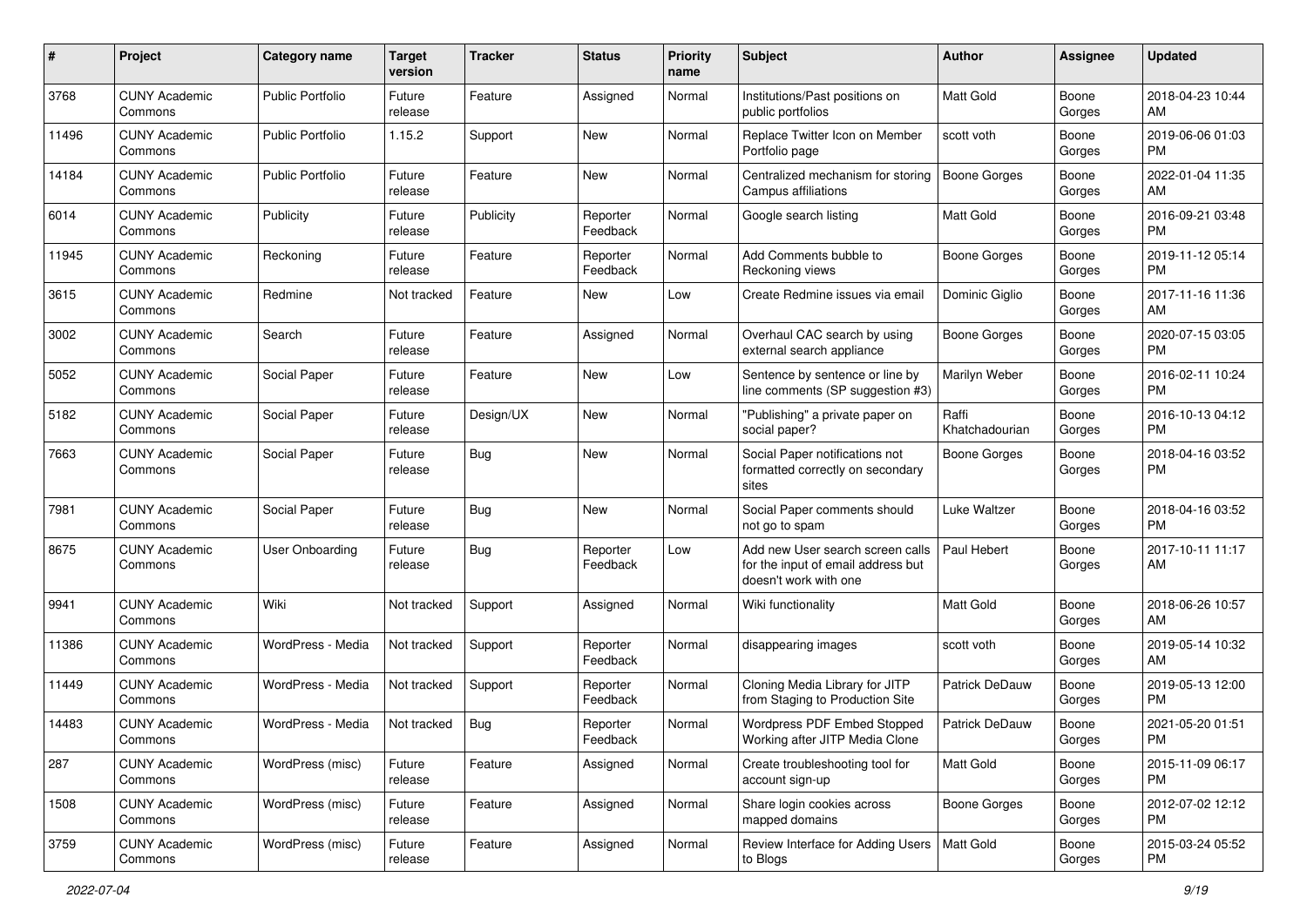| $\pmb{\#}$ | Project                         | <b>Category name</b>     | <b>Target</b><br>version | <b>Tracker</b> | <b>Status</b>        | <b>Priority</b><br>name | <b>Subject</b>                                                     | <b>Author</b>    | <b>Assignee</b>    | <b>Updated</b>                |
|------------|---------------------------------|--------------------------|--------------------------|----------------|----------------------|-------------------------|--------------------------------------------------------------------|------------------|--------------------|-------------------------------|
| 10040      | <b>CUNY Academic</b><br>Commons | WordPress (misc)         | Not tracked              | <b>Bug</b>     | Reporter<br>Feedback | Normal                  | User doesn't see full list of themes                               | <b>Matt Gold</b> | Boone<br>Gorges    | 2018-07-25 10:12<br>AM        |
| 13835      | <b>CUNY Academic</b><br>Commons | WordPress (misc)         | Future<br>release        | Feature        | <b>New</b>           | Normal                  | Allow OneSearch widget to have<br>'CUNY' as campus                 | Boone Gorges     | Boone<br>Gorges    | 2021-11-19 12:39<br><b>PM</b> |
| 14113      | <b>CUNY Academic</b><br>Commons | WordPress (misc)         | Future<br>release        | <b>Bug</b>     | Hold                 | Normal                  | Block Editor Not Working on this<br>page - Json error              | scott voth       | Boone<br>Gorges    | 2021-03-05 11:01<br>AM        |
| 15767      | <b>CUNY Academic</b><br>Commons | WordPress (misc)         |                          | Support        | <b>New</b>           | Normal                  | Site loading slowly                                                | scott voth       | Boone<br>Gorges    | 2022-04-04 08:56<br><b>PM</b> |
| 658        | <b>CUNY Academic</b><br>Commons | <b>WordPress Plugins</b> | Future<br>release        | Feature        | Assigned             | Normal                  | Rebulid Sitewide Tag Suggestion                                    | <b>Matt Gold</b> | Boone<br>Gorges    | 2015-01-05 08:47<br><b>PM</b> |
| 1562       | <b>CUNY Academic</b><br>Commons | <b>WordPress Plugins</b> | Future<br>release        | Feature        | Assigned             | Low                     | Play with NYT Collaborative<br>Authoring Tool                      | Matt Gold        | Boone<br>Gorges    | 2015-01-05 08:47<br><b>PM</b> |
| 2223       | <b>CUNY Academic</b><br>Commons | <b>WordPress Plugins</b> | Future<br>release        | Feature        | Assigned             | Low                     | Add Participad to the CUNY<br><b>Academic Commons</b>              | <b>Matt Gold</b> | Boone<br>Gorges    | 2014-09-17 10:03<br><b>PM</b> |
| 9211       | <b>CUNY Academic</b><br>Commons | <b>WordPress Plugins</b> | Future<br>release        | Support        | Reporter<br>Feedback | Normal                  | Auto-Role Setting in Forum Plugin<br><b>Causing Some Confusion</b> | Luke Waltzer     | Boone<br>Gorges    | 2018-03-13 11:44<br>AM        |
| 9289       | <b>CUNY Academic</b><br>Commons | <b>WordPress Plugins</b> | Future<br>release        | <b>Bug</b>     | Reporter<br>Feedback | Normal                  | <b>Email Users Plugin</b>                                          | Laurie Hurson    | Boone<br>Gorges    | 2018-10-24 12:34<br><b>PM</b> |
| 9515       | <b>CUNY Academic</b><br>Commons | <b>WordPress Plugins</b> | Not tracked              | <b>Bug</b>     | Reporter<br>Feedback | Normal                  | Text to Speech plugin - "More<br>Slowly" checkbox not working      | scott voth       | Boone<br>Gorges    | 2018-06-13 02:26<br><b>PM</b> |
| 9926       | <b>CUNY Academic</b><br>Commons | <b>WordPress Plugins</b> | Future<br>release        | Bug            | New                  | Normal                  | twitter-mentions-as-comments<br>cron jobs can run long             | Boone Gorges     | Boone<br>Gorges    | 2018-10-24 12:34<br><b>PM</b> |
| 9947       | <b>CUNY Academic</b><br>Commons | <b>WordPress Plugins</b> | Future<br>release        | Feature        | Reporter<br>Feedback | Normal                  | Install H5P quiz plugin                                            | <b>Matt Gold</b> | Boone<br>Gorges    | 2018-09-11 11:01<br>AM        |
| 12121      | <b>CUNY Academic</b><br>Commons | <b>WordPress Plugins</b> | 2.0.3                    | Feature        | Reporter<br>Feedback | Normal                  | Embedding H5P Iframes on<br>Commons Site                           | Laurie Hurson    | Boone<br>Gorges    | 2022-06-29 11:32<br>AM        |
| 14987      | <b>CUNY Academic</b><br>Commons | <b>WordPress Plugins</b> | Future<br>release        | Bug            | New                  | Normal                  | Elementor update causes<br>database freeze-up                      | Boone Gorges     | Boone<br>Gorges    | 2021-11-29 12:02<br><b>PM</b> |
| 860        | <b>CUNY Academic</b><br>Commons | Design                   | Future<br>release        | Design/UX      | Assigned             | Normal                  | <b>Standardize Button Treatment</b><br>Across the Commons          | Chris Stein      | <b>Chris Stein</b> | 2014-05-01 09:45<br>AM        |
| 2754       | <b>CUNY Academic</b><br>Commons | Design                   | Future<br>release        | Feature        | Assigned             | Normal                  | Determine strategy for CAC logo<br>handling in top header          | Micki Kaufman    | Chris Stein        | 2015-01-05 08:53<br><b>PM</b> |
| 3354       | <b>CUNY Academic</b><br>Commons | <b>Group Files</b>       | Future<br>release        | Feature        | Assigned             | Low                     | Allow Group Download of Multiple<br><b>Selected Files</b>          | <b>Matt Gold</b> | <b>Chris Stein</b> | 2014-08-01 08:50<br>AM        |
| 3059       | <b>CUNY Academic</b><br>Commons | Group Forums             | Future<br>release        | Design/UX      | New                  | Normal                  | Forum Post Permissable Content<br><b>Explanatory Text</b>          | Chris Stein      | Chris Stein        | 2015-04-02 11:27<br>AM        |
| 1544       | <b>CUNY Academic</b><br>Commons | Groups (misc)            | Future<br>release        | Feature        | Reporter<br>Feedback | Normal                  | Group Filtering and Sorting                                        | Matt Gold        | <b>Chris Stein</b> | 2019-03-01 02:25<br>PM        |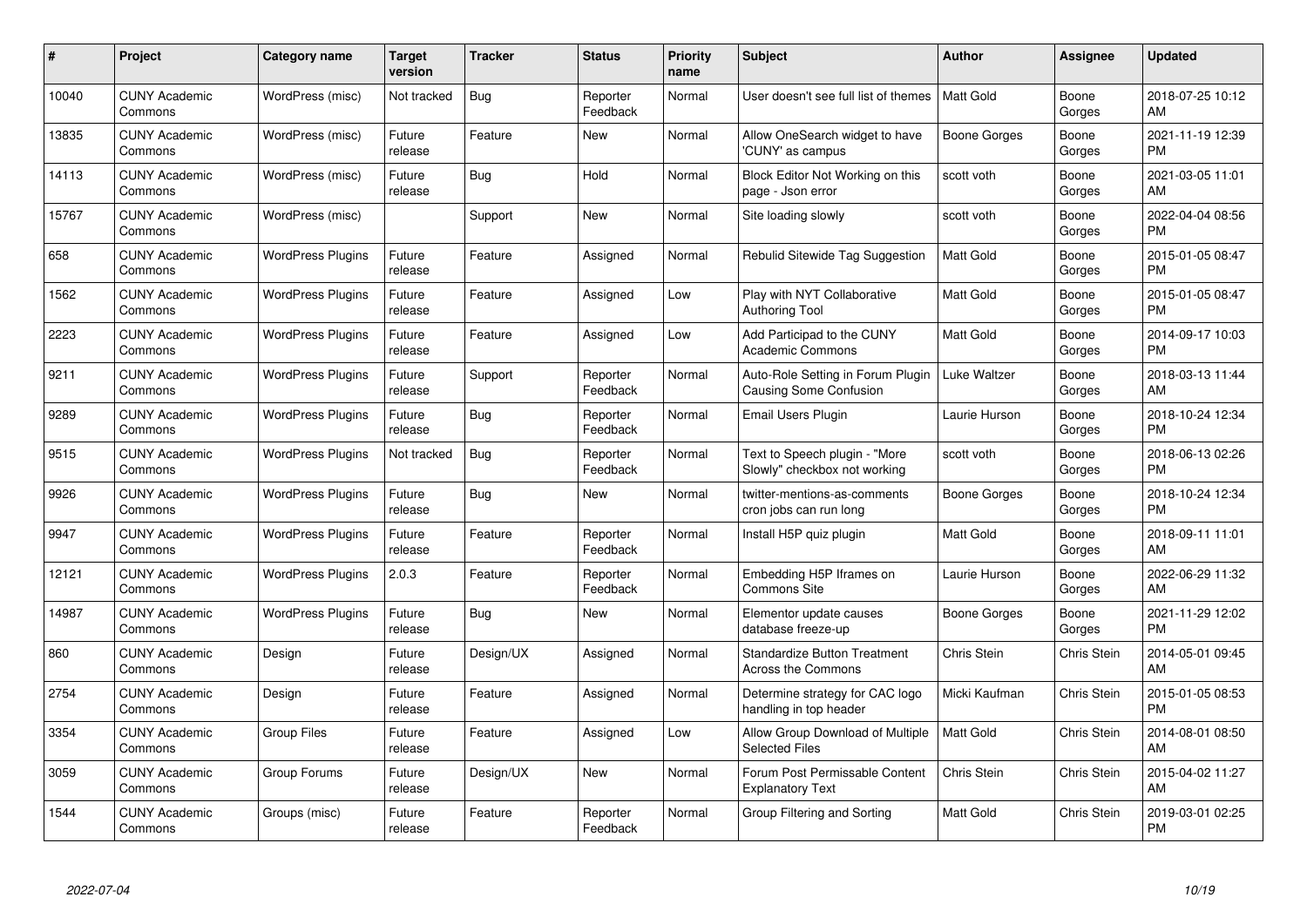| #     | Project                                                                 | <b>Category name</b>           | <b>Target</b><br>version | <b>Tracker</b> | <b>Status</b> | <b>Priority</b><br>name | <b>Subject</b>                                                      | <b>Author</b>    | Assignee            | <b>Updated</b>                |
|-------|-------------------------------------------------------------------------|--------------------------------|--------------------------|----------------|---------------|-------------------------|---------------------------------------------------------------------|------------------|---------------------|-------------------------------|
| 3330  | <b>CUNY Academic</b><br>Commons                                         | My Commons                     | Future<br>release        | Feature        | Assigned      | Normal                  | "Commons Information" tool                                          | Boone Gorges     | Chris Stein         | 2014-09-22 08:46<br><b>PM</b> |
| 9028  | <b>CUNY Academic</b><br>Commons                                         | Onboarding                     | Future<br>release        | Feature        | Assigned      | Normal                  | suggest groups to new members<br>during the registration process    | <b>Matt Gold</b> | Chris Stein         | 2018-10-24 12:34<br><b>PM</b> |
| 2832  | <b>CUNY Academic</b><br>Commons                                         | <b>Public Portfolio</b>        | Future<br>release        | Feature        | Assigned      | Normal                  | Improve interface for (not)<br>auto-linking profile fields          | Boone Gorges     | Chris Stein         | 2015-01-05 08:52<br><b>PM</b> |
| 2881  | <b>CUNY Academic</b><br>Commons                                         | <b>Public Portfolio</b>        | Future<br>release        | Feature        | Assigned      | Normal                  | Redesign the UX for Profiles                                        | Chris Stein      | Chris Stein         | 2016-10-13 12:45<br><b>PM</b> |
| 3770  | <b>CUNY Academic</b><br>Commons                                         | <b>Public Portfolio</b>        | Future<br>release        | Feature        | Assigned      | Normal                  | Improve Layout/Formatting of<br>Positions Area on Public Portfolios | Matt Gold        | Chris Stein         | 2015-04-01 09:17<br><b>PM</b> |
| 5827  | <b>CUNY Academic</b><br>Commons                                         | <b>Public Portfolio</b>        | Future<br>release        | Bug            | Assigned      | Normal                  | Academic Interests square bracket<br>links not working              | scott voth       | Chris Stein         | 2016-08-11 11:59<br><b>PM</b> |
| 10354 | <b>CUNY Academic</b><br>Commons                                         | <b>Public Portfolio</b>        | Future<br>release        | Feature        | <b>New</b>    | Normal                  | Opt out of Having a Profile Page                                    | scott voth       | Chris Stein         | 2020-05-12 10:43<br>AM        |
| 365   | <b>CUNY Academic</b><br>Commons                                         | WordPress (misc)               | Future<br>release        | Feature        | Assigned      | Normal                  | <b>Create Mouseover Tooltips</b><br>throughout Site                 | <b>Matt Gold</b> | Chris Stein         | 2015-11-09 06:18<br><b>PM</b> |
| 8078  | <b>CUNY Academic</b><br>Commons                                         | <b>WordPress Plugins</b>       | Future<br>release        | System Upgrade | Assigned      | Normal                  | CommentPress Updates                                                | Margaret Galvan  | Christian<br>Wach   | 2017-05-08 03:49<br><b>PM</b> |
| 13199 | <b>CUNY Academic</b><br>Commons                                         | Group Forums                   | Future<br>release        | Feature        | <b>New</b>    | Normal                  | Favoring Groups over bbPress<br>plugin                              | Colin McDonald   | Colin<br>McDonald   | 2021-11-19 12:28<br><b>PM</b> |
| 4438  | <b>CUNY Academic</b><br>Commons                                         | Events                         | Future<br>release        | Bug            | Assigned      | Normal                  | Events Calendar - Export<br><b>Recurring Events</b>                 | scott voth       | Daniel Jones        | 2016-05-23 04:25<br><b>PM</b> |
| 5268  | <b>CUNY Academic</b><br>Commons                                         | Group Forums                   | Future<br>release        | Bug            | Assigned      | Normal                  | Long-time to post to multiple<br>groups                             | Luke Waltzer     | Daniel Jones        | 2016-09-07 06:31<br><b>PM</b> |
| 1983  | <b>CUNY Academic</b><br>Commons                                         | Home Page                      | Future<br>release        | Feature        | Assigned      | Low                     | Media Library integration with<br><b>Featured Content plugin</b>    | Boone Gorges     | Dominic<br>Giglio   | 2014-03-17 10:34<br>AM        |
| 940   | <b>CUNY Academic</b><br>Commons                                         | Redmine                        | Future<br>release        | Feature        | Assigned      | Low                     | Communication with users after<br>releases                          | <b>Matt Gold</b> | Dominic<br>Giglio   | 2012-09-09 04:36<br><b>PM</b> |
| 2167  | <b>CUNY Academic</b><br>Commons                                         | WordPress (misc)               | Future<br>release        | Bug            | Assigned      | Normal                  | CAC-Livestream Plugin Issues                                        | Michael Smith    | Dominic<br>Giglio   | 2015-01-02 03:06<br><b>PM</b> |
| 412   | <b>CUNY Academic</b><br>Commons                                         | <b>WordPress Themes</b>        | Future<br>release        | Feature        | Assigned      | Normal                  | <b>Featured Themes</b>                                              | <b>Matt Gold</b> | Dominic<br>Giglio   | 2015-01-05 08:44<br><b>PM</b> |
| 12062 | AD/O365 Transition<br>from NonMatric to<br><b>Matriculated Students</b> |                                |                          | Feature        | In Progress   | Normal                  | create solution and console<br>project                              | Emilio Rodriguez | Emilio<br>Rodriguez | 2019-11-12 03:56<br><b>PM</b> |
| 9835  | <b>CUNY Academic</b><br>Commons                                         | Group Forums                   | Future<br>release        | Bug            | Assigned      | Normal                  | add a "like" function?                                              | Marilyn Weber    | <b>Erik Trainer</b> | 2018-06-05 01:49<br><b>PM</b> |
| 13891 | <b>CUNY Academic</b><br>Commons                                         | Internal Tools and<br>Workflow | 2.1.0                    | Feature        | <b>New</b>    | Normal                  | Migrate automated linting to<br>GitHub Actions                      | Boone Gorges     | Jeremy Felt         | 2022-06-29 11:13<br>AM        |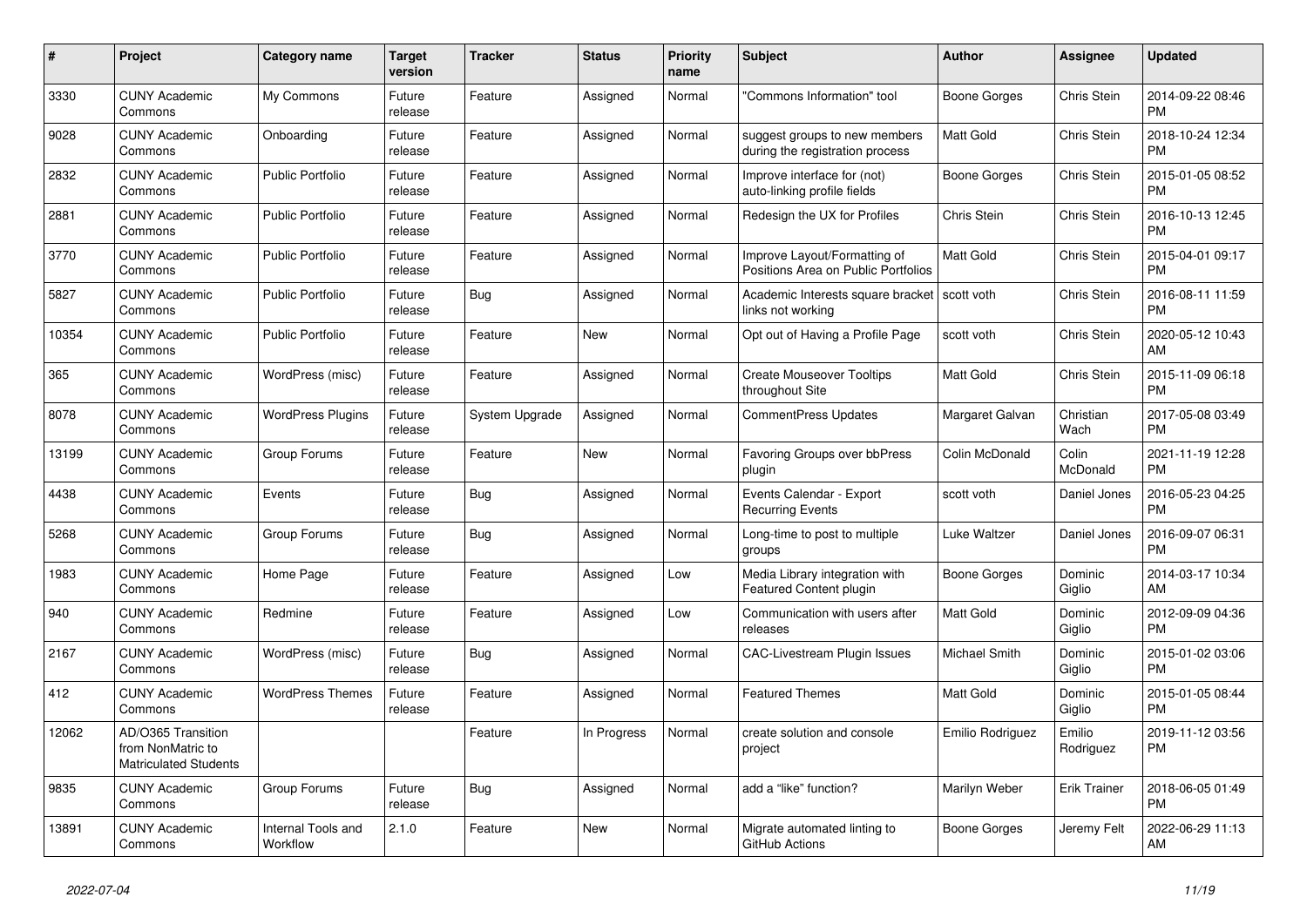| #     | Project                         | <b>Category name</b>           | <b>Target</b><br>version | <b>Tracker</b> | <b>Status</b>        | <b>Priority</b><br>name | Subject                                                                               | Author                  | Assignee           | <b>Updated</b>                |
|-------|---------------------------------|--------------------------------|--------------------------|----------------|----------------------|-------------------------|---------------------------------------------------------------------------------------|-------------------------|--------------------|-------------------------------|
| 15194 | <b>CUNY Academic</b><br>Commons | Internal Tools and<br>Workflow | 2.1.0                    | Feature        | New                  | Normal                  | PHPCS sniff for un-restored<br>switch to blog() calls                                 | <b>Boone Gorges</b>     | Jeremy Felt        | 2022-05-26 10:45<br>AM        |
| 13331 | <b>CUNY Academic</b><br>Commons | Site cloning                   | Future<br>release        | <b>Bug</b>     | New                  | Normal                  | Combine Site Template and Clone<br>operations                                         | <b>Boone Gorges</b>     | Jeremy Felt        | 2021-11-19 12:39<br><b>PM</b> |
| 11517 | <b>CUNY Academic</b><br>Commons |                                | Not tracked              | Feature        | Assigned             | Normal                  | wp-accessibility plugin should not<br>strip 'target=" blank" by default               | Boone Gorges            | Laurie Hurson      | 2019-09-24 09:57<br>AM        |
| 11879 | <b>CUNY Academic</b><br>Commons |                                | Not tracked              | Bug            | <b>New</b>           | Normal                  | Hypothesis comments appearing<br>on multiple, different pdfs across<br>blogs          | Laurie Hurson           | Laurie Hurson      | 2019-09-19 02:39<br><b>PM</b> |
| 14475 | <b>CUNY Academic</b><br>Commons |                                | Not tracked              | Publicity      | New                  | Normal                  | OER Showcase Page                                                                     | Laurie Hurson           | Laurie Hurson      | 2021-09-14 10:46<br>AM        |
| 12446 | <b>CUNY Academic</b><br>Commons | Groups (misc)                  | Future<br>release        | Feature        | Reporter<br>Feedback | Normal                  | Toggle default site to group forum<br>posting                                         | Laurie Hurson           | Laurie Hurson      | 2020-03-10 11:57<br>AM        |
| 8666  | <b>CUNY Academic</b><br>Commons | Teaching                       | Not tracked              | Documentation  | Assigned             | Normal                  | Create Teaching on the Commons<br>Resource Page                                       | Matt Gold               | Laurie Hurson      | 2019-09-23 03:16<br><b>PM</b> |
| 2666  | <b>CUNY Academic</b><br>Commons | About page                     | Not tracked              | Documentation  | Assigned             | Normal                  | <b>Update About Text</b>                                                              | Chris Stein             | Luke Waltzer       | 2016-03-04 11:19<br>AM        |
| 6078  | <b>CUNY Academic</b><br>Commons | Blogs (BuddyPress)             | Future<br>release        | Feature        | New                  | Normal                  | <b>Explore Adding Network Blog</b><br>Metadata Plugin                                 | Luke Waltzer            | Luke Waltzer       | 2016-10-11 10:29<br><b>PM</b> |
| 5955  | <b>CUNY Academic</b><br>Commons | Outreach                       | Future<br>release        | Feature        | Assigned             | Normal                  | Create auto-newsletter for<br>commons members                                         | <b>Matt Gold</b>        | Luke Waltzer       | 2016-08-30 10:34<br>AM        |
| 7828  | <b>CUNY Academic</b><br>Commons |                                | Not tracked              | Feature        | Assigned             | Normal                  | Theme Assessment 2017                                                                 | Margaret Galvan         | Margaret<br>Galvan | 2017-05-02 10:41<br><b>PM</b> |
| 12392 | <b>CUNY Academic</b><br>Commons | Help/Codex                     | Not tracked              | Documentation  | New                  | Normal                  | Updates to Common Commons<br>Questions on Help Page                                   | scott voth              | Margaret<br>Galvan | 2020-02-11 10:53<br>AM        |
| 6298  | <b>CUNY Academic</b><br>Commons | <b>User Experience</b>         | Not tracked              | Design/UX      | Assigned             | Normal                  | Examine data from survey                                                              | <b>Matt Gold</b>        | Margaret<br>Galvan | 2016-10-14 12:16<br><b>PM</b> |
| 8211  | <b>CUNY Academic</b><br>Commons | <b>WordPress Themes</b>        | Future<br>release        | Feature        | New                  | Normal                  | Theme Suggestions: Material<br>Design-Inspired Themes                                 | Margaret Galvan         | Margaret<br>Galvan | 2017-08-07 02:48<br><b>PM</b> |
| 8837  | <b>CUNY Academic</b><br>Commons |                                | Not tracked              | Feature        | Assigned             | Normal                  | Create a form to request info from<br>people requesting premium<br>themes and plugins | <b>Matt Gold</b>        | Marilyn<br>Weber   | 2017-11-14 03:35<br><b>PM</b> |
| 9420  | <b>CUNY Academic</b><br>Commons | cuny.is                        | Not tracked              | Feature        | New                  | Normal                  | Request for http://cuny.is/streams                                                    | Raffi<br>Khatchadourian | Marilyn<br>Weber   | 2018-04-02 10:08<br>AM        |
| 12382 | <b>CUNY Academic</b><br>Commons | Membership                     | Not tracked              | Support        | New                  | Normal                  | Email request change                                                                  | Marilyn Weber           | Marilyn<br>Weber   | 2020-02-06 12:56<br><b>PM</b> |
| 3509  | <b>CUNY Academic</b><br>Commons | Publicity                      | 1.7                      | Publicity      | New                  | Normal                  | Create 1.7 digital signage imagery                                                    | Micki Kaufman           | Marilyn<br>Weber   | 2014-10-01 12:40<br><b>PM</b> |
| 2573  | NYCDH Community<br>Site         |                                |                          | Feature        | Reporter<br>Feedback | Normal                  | Add dh_nyc twitter list feed to site                                                  | Mark Newton             | Matt Gold          | 2013-05-16 11:42<br><b>PM</b> |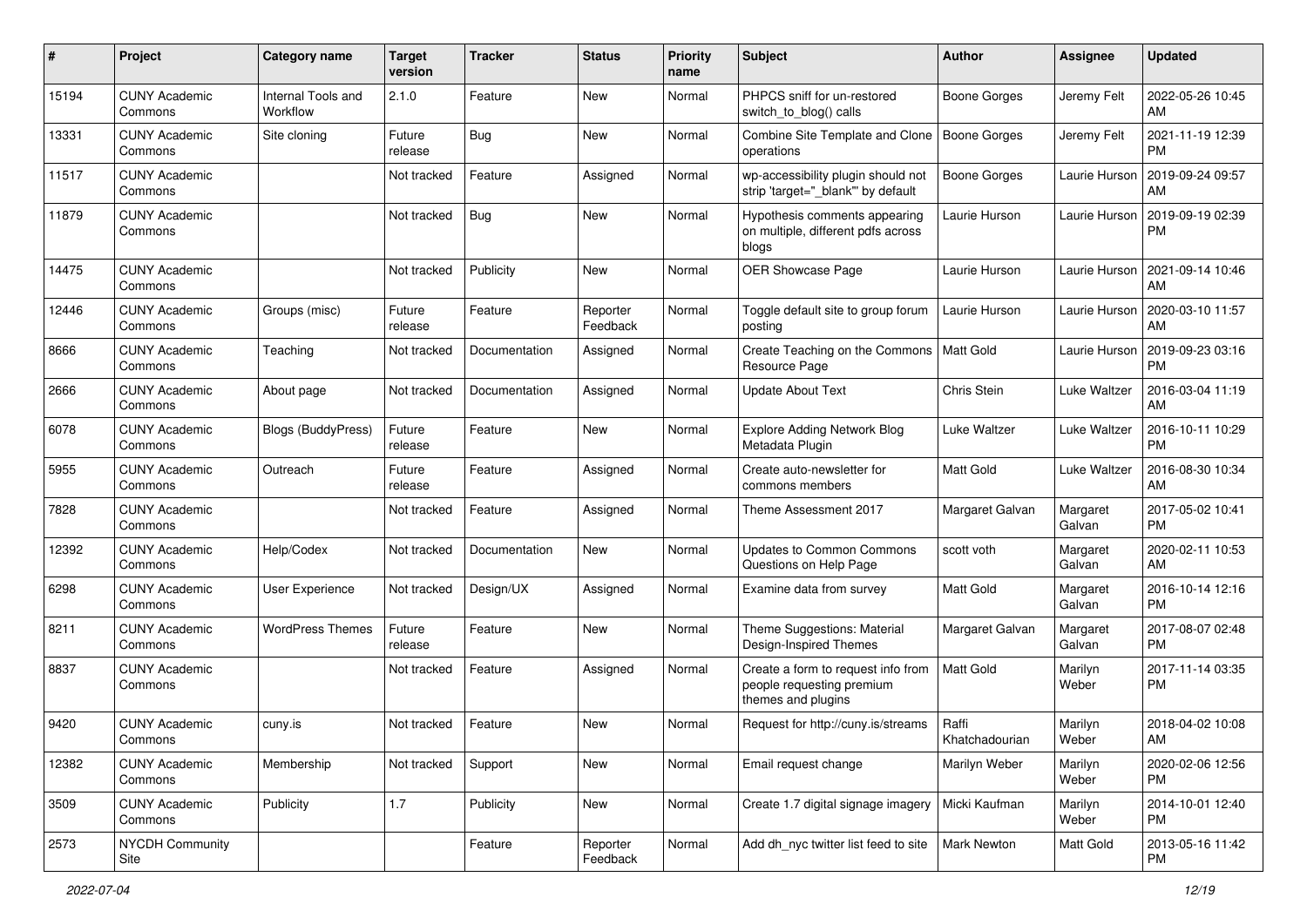| #     | Project                         | <b>Category name</b>     | <b>Target</b><br>version | <b>Tracker</b> | <b>Status</b>        | Priority<br>name | <b>Subject</b>                                                                       | <b>Author</b>           | <b>Assignee</b>    | <b>Updated</b>                |
|-------|---------------------------------|--------------------------|--------------------------|----------------|----------------------|------------------|--------------------------------------------------------------------------------------|-------------------------|--------------------|-------------------------------|
| 8607  | <b>CUNY Academic</b><br>Commons |                          | Not tracked              | Support        | <b>New</b>           | Normal           | Paypal?                                                                              | Marilyn Weber           | Matt Gold          | 2018-05-15 01:37<br><b>PM</b> |
| 12484 | <b>CUNY Academic</b><br>Commons |                          | Not tracked              | Support        | Reporter<br>Feedback | Normal           | Sign up Code for COIL Course<br>starting in March                                    | Laurie Hurson           | Matt Gold          | 2020-03-02 02:26<br><b>PM</b> |
| 10839 | <b>CUNY Academic</b><br>Commons | About page               | Not tracked              | Support        | New                  | Normal           | <b>Mission Statement Needs</b><br>Revision                                           | scott voth              | Matt Gold          | 2018-12-26 10:58<br>AM        |
| 4972  | <b>CUNY Academic</b><br>Commons | Analytics                | Not tracked              | <b>Bug</b>     | New                  | Normal           | <b>Newsletter Analytics</b>                                                          | Stephen Real            | Matt Gold          | 2015-12-09 12:54<br><b>PM</b> |
| 4225  | <b>CUNY Academic</b><br>Commons | DiRT Integration         | Future<br>release        | Design/UX      | New                  | Normal           | Add information to DIRT page (in<br>Create a Group)                                  | Samantha Raddatz        | Matt Gold          | 2015-06-26 03:14<br><b>PM</b> |
| 11493 | <b>CUNY Academic</b><br>Commons | Domain Mapping           | Not tracked              | Support        | Reporter<br>Feedback | Normal           | Domain Mapping Request - Talia<br>Schaffer                                           | scott voth              | Matt Gold          | 2019-08-06 08:39<br>AM        |
| 9015  | <b>CUNY Academic</b><br>Commons | Groups (misc)            | Not tracked              | Outreach       | Assigned             | Normal           | Email group admins the email<br>addresses of their groups                            | <b>Matt Gold</b>        | Matt Gold          | 2018-01-02 09:54<br>AM        |
| 370   | <b>CUNY Academic</b><br>Commons | Registration             | Future<br>release        | Feature        | Assigned             | High             | <b>Guest Accounts</b>                                                                | Matt Gold               | Matt Gold          | 2015-04-09 09:33<br><b>PM</b> |
| 8898  | <b>CUNY Academic</b><br>Commons | Social Paper             | Not tracked              | Feature        | Assigned             | Normal           | Usage data on docs and social<br>paper                                               | Matt Gold               | Matt Gold          | 2017-11-16 11:32<br>AM        |
| 2175  | <b>CUNY Academic</b><br>Commons | WordPress (misc)         | Not tracked              | Support        | Assigned             | Normal           | Subscibe 2 vs. Jetpack<br>subscription options                                       | local admin             | Matt Gold          | 2016-01-26 04:58<br><b>PM</b> |
| 3657  | <b>CUNY Academic</b><br>Commons | WordPress (misc)         | Not tracked              | Feature        | New                  | Normal           | Create alert for GC email<br>addresses                                               | Matt Gold               | Matt Gold          | 2016-04-14 11:29<br><b>PM</b> |
| 3691  | <b>CUNY Academic</b><br>Commons | <b>WordPress Plugins</b> | Future<br>release        | Bug            | New                  | Normal           | <b>WPMU Domain Mapping</b><br>Debugging on cdev                                      | Raymond Hoh             | Matt Gold          | 2014-12-12 09:04<br>AM        |
| 8498  | <b>CUNY Academic</b><br>Commons | <b>WordPress Plugins</b> | Future<br>release        | Feature        | <b>New</b>           | Low              | <b>Gravity Forms Email Users</b>                                                     | Raffi<br>Khatchadourian | Matt Gold          | 2017-10-13 12:58<br><b>PM</b> |
| 11545 | <b>CUNY Academic</b><br>Commons | <b>WordPress Plugins</b> | Not tracked              | Support        | <b>New</b>           | Normal           | Twitter searches in WordPress                                                        | Gina Cherry             | Matt Gold          | 2019-09-23 01:03<br><b>PM</b> |
| 8902  | <b>CUNY Academic</b><br>Commons | Design                   | Not tracked              | Feature        | Assigned             | Normal           | Report back on research on<br><b>BuddyPress themes</b>                               | Matt Gold               | Michael Smith      | 2017-11-10 12:31<br><b>PM</b> |
| 3506  | <b>CUNY Academic</b><br>Commons | Publicity                | 1.7                      | Publicity      | <b>New</b>           | Normal           | Prepare 1.7 email messaging                                                          | Micki Kaufman           | Micki<br>Kaufman   | 2014-10-01 12:36<br><b>PM</b> |
| 7624  | <b>CUNY Academic</b><br>Commons | <b>BuddyPress (misc)</b> | Future<br>release        | Design/UX      | <b>New</b>           | Normal           | <b>BP Notifications</b>                                                              | Luke Waltzer            | Paige Dupont       | 2017-02-08 10:43<br><b>PM</b> |
| 6392  | <b>CUNY Academic</b><br>Commons | Group Forums             | Future<br>release        | Design/UX      | Assigned             | Low              | Composition/Preview Panes in<br>Forum Posts                                          | Luke Waltzer            | Paige Dupont       | 2016-10-21 04:26<br><b>PM</b> |
| 11393 | <b>CUNY Academic</b><br>Commons |                          | Not tracked              | Publicity      | New                  | Normal           | After 1.15 release, ceate a hero<br>slide and post about adding a site<br>to a group | scott voth              | Patrick<br>Sweeney | 2019-05-14 10:32<br>AM        |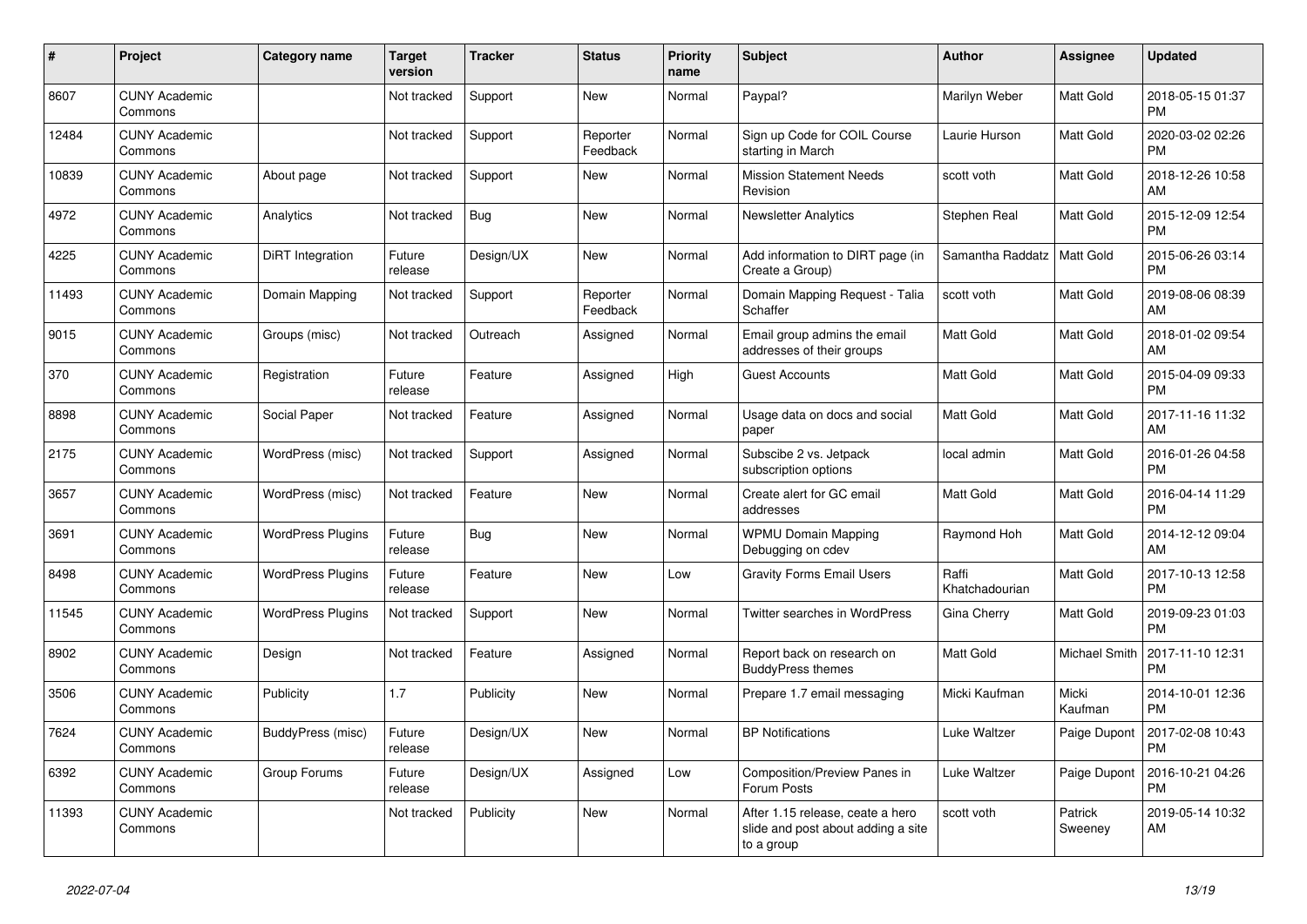| #     | Project                         | <b>Category name</b>       | <b>Target</b><br>version | <b>Tracker</b> | <b>Status</b>        | Priority<br>name | <b>Subject</b>                                                                | Author               | <b>Assignee</b> | <b>Updated</b>                |
|-------|---------------------------------|----------------------------|--------------------------|----------------|----------------------|------------------|-------------------------------------------------------------------------------|----------------------|-----------------|-------------------------------|
| 2571  | <b>NYCDH Community</b><br>Site  |                            |                          | Feature        | Assigned             | Normal           | Add Google custom search box to<br>homepage                                   | <b>Mark Newton</b>   | Raymond<br>Hoh  | 2013-05-18 07:49<br><b>PM</b> |
| 2574  | NYCDH Community<br>Site         |                            |                          | Feature        | Assigned             | Normal           | Add Way to Upload Files to<br>Groups                                          | Mark Newton          | Raymond<br>Hoh  | 2013-05-18 07:46<br><b>PM</b> |
| 8992  | <b>NYCDH Community</b><br>Site  |                            |                          | <b>Bug</b>     | Assigned             | Normal           | Multiple RBE error reports                                                    | Matt Gold            | Raymond<br>Hoh  | 2017-12-11 05:43<br><b>PM</b> |
| 6644  | <b>CUNY Academic</b><br>Commons |                            | Not tracked              | Bug            | Reporter<br>Feedback | High             | White Screen at Login Pge                                                     | Luke Waltzer         | Raymond<br>Hoh  | 2016-11-21 10:34<br><b>PM</b> |
| 10262 | <b>CUNY Academic</b><br>Commons |                            | Not tracked              | Bug            | Reporter<br>Feedback | Normal           | Newsletter Plugin: Broken Image<br>at Bottom of All Newsletters               | Mark Webb            | Raymond<br>Hoh  | 2018-08-30 05:17<br><b>PM</b> |
| 11149 | <b>CUNY Academic</b><br>Commons |                            | Not tracked              | Support        | Reporter<br>Feedback | Normal           | comments getting blocked                                                      | Marilyn Weber        | Raymond<br>Hoh  | 2019-03-26 11:40<br>AM        |
| 12004 | <b>CUNY Academic</b><br>Commons |                            | Not tracked              | Support        | Reporter<br>Feedback | Normal           | Notifications for spam blog<br>comments                                       | Gina Cherry          | Raymond<br>Hoh  | 2019-11-01 12:05<br><b>PM</b> |
| 13286 | <b>CUNY Academic</b><br>Commons |                            | Not tracked              | Support        | <b>New</b>           | Normal           | problem connecting with<br>WordPress app                                      | Marilyn Weber        | Raymond<br>Hoh  | 2020-09-08 11:16<br>AM        |
| 16110 | <b>CUNY Academic</b><br>Commons |                            |                          | Support        | Reporter<br>Feedback | Normal           | remove Creative Commons<br>license from pages?                                | Marilyn Weber        | Raymond<br>Hoh  | 2022-05-17 06:11<br><b>PM</b> |
| 5691  | <b>CUNY Academic</b><br>Commons | <b>Blogs (BuddyPress)</b>  | Future<br>release        | Bug            | Assigned             | High             | Differing numbers on Sites display                                            | Matt Gold            | Raymond<br>Hoh  | 2016-06-13 01:37<br><b>PM</b> |
| 11243 | <b>CUNY Academic</b><br>Commons | <b>BuddyPress</b> (misc)   | Future<br>release        | Bug            | New                  | Normal           | Audit bp-custom.php                                                           | Raymond Hoh          | Raymond<br>Hoh  | 2022-04-26 11:59<br>AM        |
| 14994 | <b>CUNY Academic</b><br>Commons | cdev.gc.cuny.edu           | Not tracked              | Support        | In Progress          | Normal           | Clear Cache on CDEV                                                           | scott voth           | Raymond<br>Hoh  | 2021-12-07 03:51<br><b>PM</b> |
| 9060  | <b>CUNY Academic</b><br>Commons | Commons In A Box           | Not tracked              | Bug            | Hold                 | Normal           | Problems with CBox image library<br>upload                                    | Lisa Rhody           | Raymond<br>Hoh  | 2018-01-10 03:26<br><b>PM</b> |
| 14496 | <b>CUNY Academic</b><br>Commons | Domain Mapping             | Future<br>release        | Bug            | <b>New</b>           | Normal           | Mapped domain SSO uses<br>third-party cookies                                 | Raymond Hoh          | Raymond<br>Hoh  | 2021-05-24 04:03<br><b>PM</b> |
| 333   | <b>CUNY Academic</b><br>Commons | <b>Email Notifications</b> | Future<br>release        | Feature        | Assigned             | Low              | Delay Forum Notification Email<br>Delivery Until After Editing Period<br>Ends | <b>Matt Gold</b>     | Raymond<br>Hoh  | 2015-11-09 06:01<br><b>PM</b> |
| 11971 | <b>CUNY Academic</b><br>Commons | <b>Email Notifications</b> | Future<br>release        | Bug            | Reporter<br>Feedback | Low              | Pictures obscured in emailed post<br>notifications                            | <b>Marilyn Weber</b> | Raymond<br>Hoh  | 2019-11-21 01:14<br><b>PM</b> |
| 5016  | <b>CUNY Academic</b><br>Commons | Events                     | Future<br>release        | Feature        | Assigned             | Low              | Allow comments to be posted on<br>events                                      | Matt Gold            | Raymond<br>Hoh  | 2019-03-01 02:23<br><b>PM</b> |
| 6749  | <b>CUNY Academic</b><br>Commons | Events                     | Future<br>release        | Bug            | New                  | Low              | BPEO iCal request can trigger<br>very large number of DB queries              | Boone Gorges         | Raymond<br>Hoh  | 2016-11-15 10:09<br><b>PM</b> |
| 1192  | <b>CUNY Academic</b><br>Commons | Group Files                | Future<br>release        | Feature        | Assigned             | Low              | When posting group files, allow<br>users to add a category without<br>saving  | Matt Gold            | Raymond<br>Hoh  | 2015-11-09 05:53<br><b>PM</b> |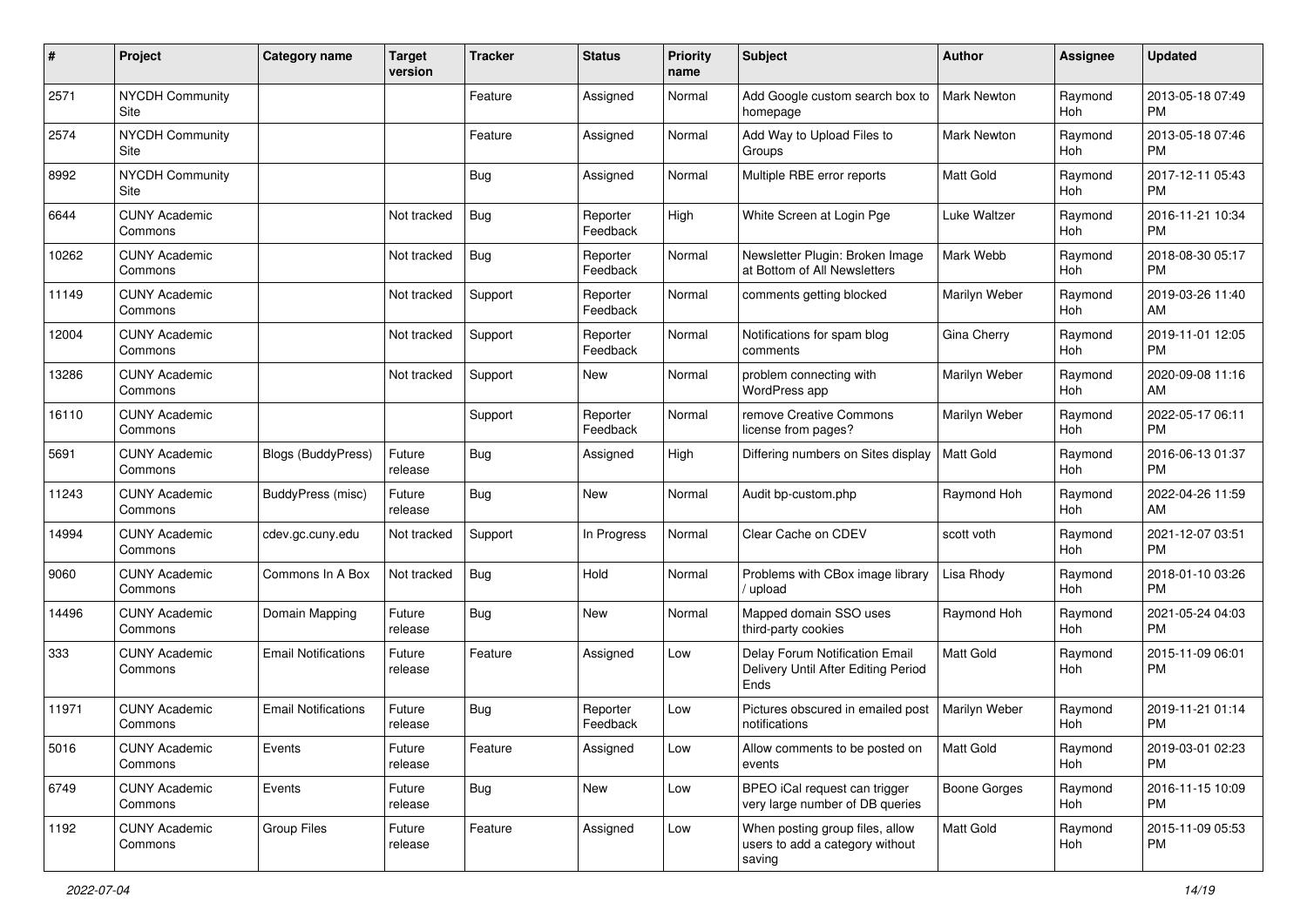| $\#$  | Project                         | <b>Category name</b> | Target<br>version | <b>Tracker</b> | <b>Status</b>        | Priority<br>name | <b>Subject</b>                                           | <b>Author</b>    | <b>Assignee</b> | <b>Updated</b>                |
|-------|---------------------------------|----------------------|-------------------|----------------|----------------------|------------------|----------------------------------------------------------|------------------|-----------------|-------------------------------|
| 3192  | <b>CUNY Academic</b><br>Commons | Group Forums         | Future<br>release | Feature        | Assigned             | Normal           | Customizable forum views for<br>bbPress 2.x group forums | Boone Gorges     | Raymond<br>Hoh  | 2015-11-09 12:47<br><b>PM</b> |
| 7928  | <b>CUNY Academic</b><br>Commons | Group Forums         | Not tracked       | Bug            | <b>New</b>           | Normal           | Duplicate Forum post                                     | Luke Waltzer     | Raymond<br>Hoh  | 2017-04-11 09:27<br><b>PM</b> |
| 10659 | <b>CUNY Academic</b><br>Commons | Group Forums         | Future<br>release | Feature        | Assigned             | Normal           | Post to multiple groups via email                        | <b>Matt Gold</b> | Raymond<br>Hoh  | 2018-11-15 12:54<br>AM        |
| 13328 | <b>CUNY Academic</b><br>Commons | Group Forums         | Not tracked       | Bug            | Reporter<br>Feedback | Normal           | cross-posting in two related<br>groups                   | Marilyn Weber    | Raymond<br>Hoh  | 2020-09-15 10:39<br><b>PM</b> |
| 13358 | <b>CUNY Academic</b><br>Commons | Group Forums         | Future<br>release | Feature        | New                  | Normal           | Improved UI for group forum<br>threading settings        | Boone Gorges     | Raymond<br>Hoh  | 2021-11-19 12:27<br><b>PM</b> |
| 13457 | <b>CUNY Academic</b><br>Commons | Group Forums         | 2.0.3             | <b>Bug</b>     | New                  | High             | Forum post not sending<br>notifications                  | Filipa Calado    | Raymond<br>Hoh  | 2022-06-29 11:32<br>AM        |
| 7115  | <b>CUNY Academic</b><br>Commons | Groups (misc)        | Future<br>release | Feature        | Reporter<br>Feedback | Normal           | make licensing info clear during<br>group creation       | <b>Matt Gold</b> | Raymond<br>Hoh  | 2020-12-08 11:32<br>AM        |
| 6995  | <b>CUNY Academic</b><br>Commons | Home Page            | Not tracked       | Bug            | Assigned             | Normal           | member filter on homepage not<br>working                 | <b>Matt Gold</b> | Raymond<br>Hoh  | 2016-12-11 09:46<br><b>PM</b> |
| 3517  | <b>CUNY Academic</b><br>Commons | My Commons           | Future<br>release | Feature        | Assigned             | Normal           | Mute/Unmute My Commons<br>updates                        | <b>Matt Gold</b> | Raymond<br>Hoh  | 2015-11-09 01:19<br><b>PM</b> |
| 3536  | <b>CUNY Academic</b><br>Commons | My Commons           | Future<br>release | Feature        | Assigned             | Normal           | Infinite Scroll on My Commons<br>page                    | <b>Matt Gold</b> | Raymond<br>Hoh  | 2015-04-13 04:42<br><b>PM</b> |
| 3577  | <b>CUNY Academic</b><br>Commons | My Commons           | Future<br>release | Design/UX      | Assigned             | Normal           | Replies to items in My Commons                           | <b>Matt Gold</b> | Raymond<br>Hoh  | 2015-04-09 05:19<br><b>PM</b> |
| 4535  | <b>CUNY Academic</b><br>Commons | My Commons           | Future<br>release | Bug            | New                  | Low              | My Commons filter issue                                  | scott voth       | Raymond<br>Hoh  | 2015-09-01 11:17<br>AM        |
| 3369  | <b>CUNY Academic</b><br>Commons | Reply By Email       | Not tracked       | Outreach       | Hold                 | Normal           | Release reply by email to WP<br>plugin directory         | Matt Gold        | Raymond<br>Hoh  | 2016-03-01 12:46<br><b>PM</b> |
| 6671  | <b>CUNY Academic</b><br>Commons | Reply By Email       | Not tracked       | Bug            | Assigned             | Normal           | "Post too often" RBE error<br>message                    | <b>Matt Gold</b> | Raymond<br>Hoh  | 2016-11-11 09:55<br>AM        |
| 8976  | <b>CUNY Academic</b><br>Commons | Reply By Email       | Not tracked       | Feature        | Assigned             | Normal           | Package RBE new topics posting?                          | Matt Gold        | Raymond<br>Hoh  | 2017-12-04 02:34<br><b>PM</b> |
| 8991  | <b>CUNY Academic</b><br>Commons | Reply By Email       | Not tracked       | Bug            | Hold                 | Normal           | RBE duplicate email message<br>issue                     | Matt Gold        | Raymond<br>Hoh  | 2018-02-18 08:53<br><b>PM</b> |
| 13430 | <b>CUNY Academic</b><br>Commons | Reply By Email       | Not tracked       | Bug            | New                  | Normal           | Delay in RBE                                             | Luke Waltzer     | Raymond<br>Hoh  | 2020-10-13 11:16<br>AM        |
| 16177 | <b>CUNY Academic</b><br>Commons | Reply By Email       |                   | Bug            | New                  | Normal           | Switch to Inbound mode for RBE                           | Raymond Hoh      | Raymond<br>Hoh  | 2022-05-30 04:32<br><b>PM</b> |
| 3662  | CUNY Academic<br>Commons        | <b>SEO</b>           | Future<br>release | Feature        | Assigned             | Normal           | Duplicate Content/SEO/Google<br>issues                   | <b>Matt Gold</b> | Raymond<br>Hoh  | 2015-04-13 04:37<br><b>PM</b> |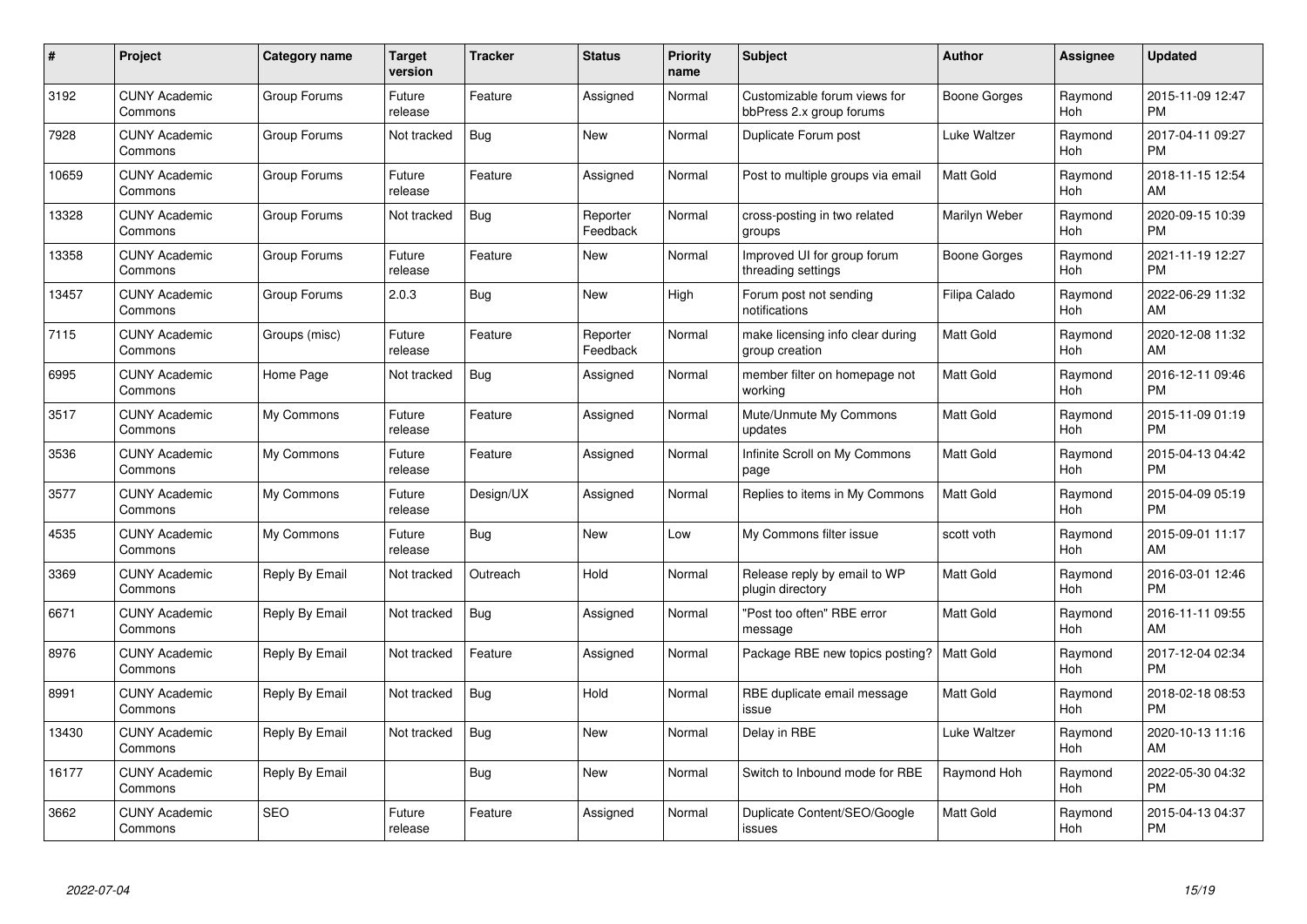| #     | <b>Project</b>                  | Category name            | <b>Target</b><br>version | <b>Tracker</b> | <b>Status</b>        | <b>Priority</b><br>name | <b>Subject</b>                                                     | <b>Author</b>           | Assignee            | <b>Updated</b>                |
|-------|---------------------------------|--------------------------|--------------------------|----------------|----------------------|-------------------------|--------------------------------------------------------------------|-------------------------|---------------------|-------------------------------|
| 9729  | <b>CUNY Academic</b><br>Commons | <b>SEO</b>               | Not tracked              | Support        | <b>New</b>           | Normal                  | 503 Errors showing on<br>newlaborforum.cuny.edu                    | Diane Krauthamer        | Raymond<br>Hoh      | 2018-05-22 04:48<br><b>PM</b> |
| 5282  | <b>CUNY Academic</b><br>Commons | Social Paper             | Future<br>release        | Bug            | <b>New</b>           | Normal                  | Replying via email directs to paper<br>but not individual comment. | Marilyn Weber           | Raymond<br>Hoh      | 2016-03-02 01:48<br><b>PM</b> |
| 4388  | <b>CUNY Academic</b><br>Commons | WordPress (misc)         | Future<br>release        | Bug            | Assigned             | Normal                  | Repeated request for<br>authentication.                            | Alice.Lynn<br>McMichael | Raymond<br>Hoh      | 2015-08-11 07:35<br><b>PM</b> |
| 9346  | <b>CUNY Academic</b><br>Commons | WordPress (misc)         | Not tracked              | Bug            | <b>New</b>           | Normal                  | Clone cetls.bmcc.cuny.edu for<br>development                       | Owen Roberts            | Raymond<br>Hoh      | 2018-03-06 05:35<br><b>PM</b> |
| 11624 | <b>CUNY Academic</b><br>Commons | WordPress (misc)         | Not tracked              | Support        | <b>New</b>           | Normal                  | Change pages into posts or swap<br>database for a Commons site?    | Stephen Klein           | Raymond<br>Hoh      | 2019-07-09 11:04<br>AM        |
| 14983 | <b>CUNY Academic</b><br>Commons | WordPress (misc)         | Not tracked              | Support        | Reporter<br>Feedback | Normal                  | "Read More" tag not working                                        | Rebecca Krisel          | Raymond<br>Hoh      | 2021-11-23 01:17<br><b>PM</b> |
| 16245 | <b>CUNY Academic</b><br>Commons | WordPress (misc)         |                          | Bug            | Reporter<br>Feedback | Normal                  | Save Button missing on<br>WordPress Profile page                   | scott voth              | Raymond<br>Hoh      | 2022-06-16 03:09<br><b>PM</b> |
| 3939  | <b>CUNY Academic</b><br>Commons | <b>WordPress Plugins</b> | Future<br>release        | Bug            | Hold                 | Normal                  | Activity stream support for<br>Co-Authors Plus plugin              | Raymond Hoh             | Raymond<br>Hoh      | 2015-11-09 06:13<br><b>PM</b> |
| 11649 | <b>CUNY Academic</b><br>Commons | <b>WordPress Plugins</b> | 2.0.3                    | <b>Bug</b>     | In Progress          | Normal                  | CC license displayed on every<br>page                              | Gina Cherry             | Raymond<br>Hoh      | 2022-06-29 11:32<br>AM        |
| 12741 | <b>CUNY Academic</b><br>Commons | <b>WordPress Plugins</b> | Not tracked              | Support        | Reporter<br>Feedback | Normal                  | Tableau Public Viz Block                                           | Marilyn Weber           | Raymond<br>Hoh      | 2020-05-12 11:00<br>AM        |
| 13946 | <b>CUNY Academic</b><br>Commons | <b>WordPress Plugins</b> | 2.1.0                    | Support        | Assigned             | Normal                  | <b>Custom Embed handler For</b><br>OneDrive files                  | scott voth              | Raymond<br>Hoh      | 2022-05-26 10:46<br>AM        |
| 15516 | <b>CUNY Academic</b><br>Commons | <b>WordPress Plugins</b> |                          | Bug            | Reporter<br>Feedback | Normal                  | Can't publish or save draft of post<br>on wordpress.com            | Raffi<br>Khatchadourian | Raymond<br>Hoh      | 2022-03-02 05:52<br><b>PM</b> |
| 16319 | <b>CUNY Academic</b><br>Commons | <b>WordPress Plugins</b> | 2.0.3                    | Bug            | <b>New</b>           | Normal                  | Request for Events Calendar Pro<br>5.14.2 update                   | Raymond Hoh             | Raymond<br>Hoh      | 2022-07-01 04:16<br><b>PM</b> |
| 3492  | <b>CUNY Academic</b><br>Commons | <b>WordPress Themes</b>  | Future<br>release        | Support        | Assigned             | Normal                  | Add CBOX theme to the<br>Commons                                   | scott voth              | Raymond<br>Hoh      | 2014-10-08 05:55<br><b>PM</b> |
| 497   | <b>CUNY Academic</b><br>Commons | <b>WordPress Plugins</b> | Future<br>release        | Feature        | Assigned             | Normal                  | Drag and Drop Ordering on<br><b>Gallery Post Plugin</b>            | <b>Matt Gold</b>        | Ron Rennick         | 2015-11-09 06:18<br><b>PM</b> |
| 4235  | <b>CUNY Academic</b><br>Commons |                          | Not tracked              | Design/UX      | Assigned             | Normal                  | Explore user experience around<br>comments on forum topics vs docs | <b>Matt Gold</b>        | Samantha<br>Raddatz | 2015-07-21 10:23<br>AM        |
| 5298  | <b>CUNY Academic</b><br>Commons |                          | Not tracked              | Publicity      | <b>New</b>           | Normal                  | Survey Pop-Up Text                                                 | Samantha Raddatz        | Samantha<br>Raddatz | 2016-03-22 12:27<br><b>PM</b> |
| 310   | <b>CUNY Academic</b><br>Commons | BuddyPress (misc)        | Future<br>release        | Feature        | Assigned             | Low                     | <b>Friend Request Email</b>                                        | <b>Matt Gold</b>        | Samantha<br>Raddatz | 2015-11-09 05:08<br><b>PM</b> |
| 4226  | <b>CUNY Academic</b><br>Commons | <b>BuddyPress Docs</b>   | Future<br>release        | Design/UX      | <b>New</b>           | Normal                  | Add option to connect a Doc with<br>a Group                        | Samantha Raddatz        | Samantha<br>Raddatz | 2015-09-09 04:08<br><b>PM</b> |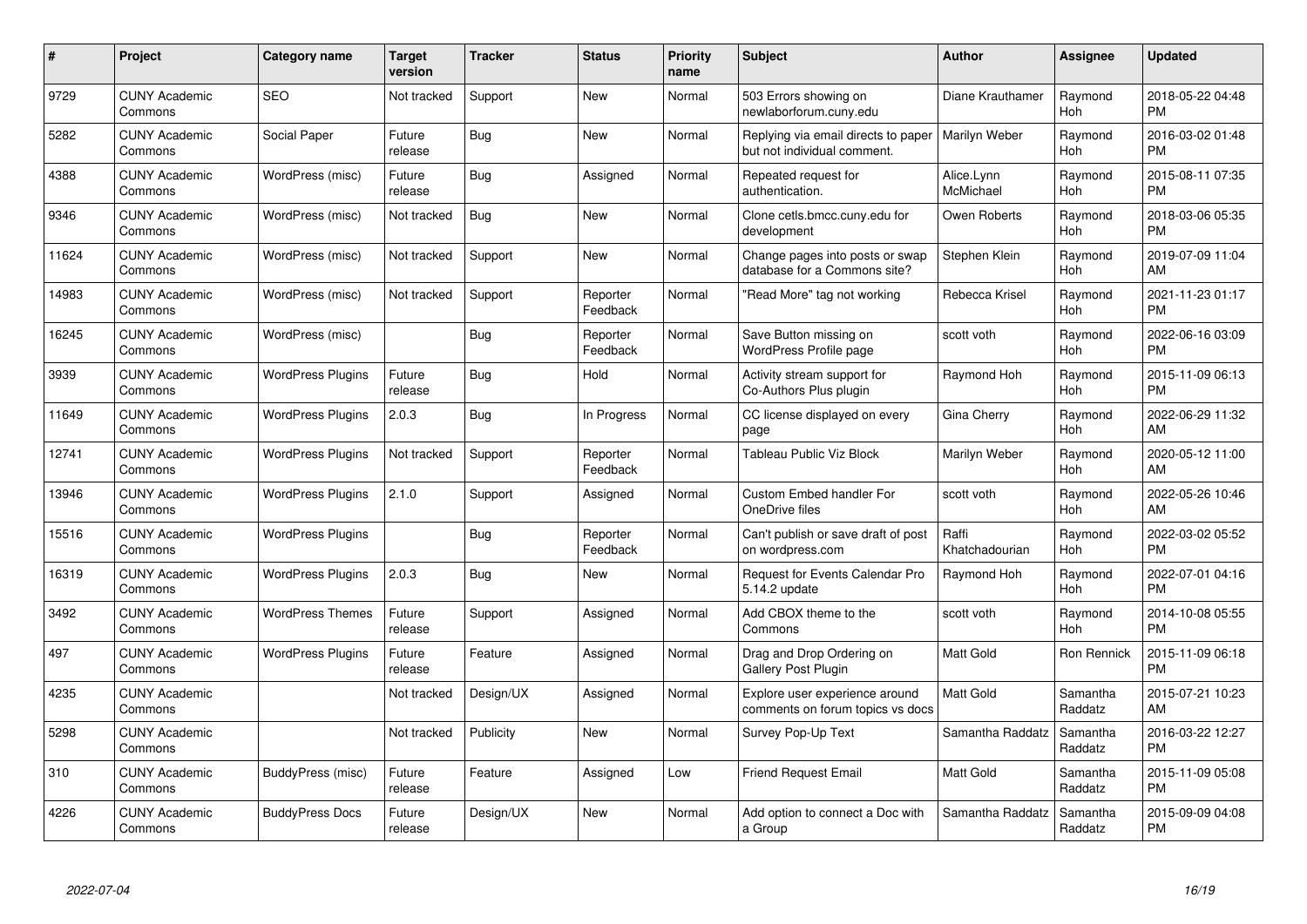| #    | Project                         | <b>Category name</b>    | <b>Target</b><br>version | <b>Tracker</b> | <b>Status</b>        | <b>Priority</b><br>name | <b>Subject</b>                                                                                                                                        | <b>Author</b>           | Assignee            | <b>Updated</b>                |
|------|---------------------------------|-------------------------|--------------------------|----------------|----------------------|-------------------------|-------------------------------------------------------------------------------------------------------------------------------------------------------|-------------------------|---------------------|-------------------------------|
| 4027 | <b>CUNY Academic</b><br>Commons | Commons In A Box        | Not tracked              | Design/UX      | Assigned             | Normal                  | Usability review of CBOX update<br>procedures                                                                                                         | <b>Matt Gold</b>        | Samantha<br>Raddatz | 2015-05-11 06:36<br><b>PM</b> |
| 653  | <b>CUNY Academic</b><br>Commons | <b>Group Blogs</b>      | Future<br>release        | Feature        | Assigned             | Normal                  | Redesign Integration of Groups<br>and Blogs                                                                                                           | <b>Matt Gold</b>        | Samantha<br>Raddatz | 2015-11-09 05:40<br><b>PM</b> |
| 5317 | <b>CUNY Academic</b><br>Commons | Group Blogs             | Not tracked              | Bug            | Reporter<br>Feedback | Normal                  | Notifications of New Post Didn't<br>Come                                                                                                              | Luke Waltzer            | Samantha<br>Raddatz | 2016-03-21 10:41<br><b>PM</b> |
| 4221 | <b>CUNY Academic</b><br>Commons | Group Forums            | Future<br>release        | Design/UX      | Assigned             | Normal                  | Add 'Number of Posts' display<br>option to Forum page                                                                                                 | Samantha Raddatz        | Samantha<br>Raddatz | 2015-06-26 02:21<br><b>PM</b> |
| 1456 | <b>CUNY Academic</b><br>Commons | Group Invitations       | Future<br>release        | Feature        | Reporter<br>Feedback | Low                     | Invite to Group Button from Profile<br>Field                                                                                                          | <b>Matt Gold</b>        | Samantha<br>Raddatz | 2015-11-09 05:59<br><b>PM</b> |
| 481  | <b>CUNY Academic</b><br>Commons | Groups (misc)           | Future<br>release        | Feature        | Assigned             | Normal                  | ability to archive inactive groups<br>and blogs                                                                                                       | Michael Mandiberg       | Samantha<br>Raddatz | 2015-11-09 05:56<br><b>PM</b> |
| 3458 | <b>CUNY Academic</b><br>Commons | Groups (misc)           | Future<br>release        | Feature        | Assigned             | Normal                  | Filter Members of Group by<br>Campus                                                                                                                  | Michael Smith           | Samantha<br>Raddatz | 2014-09-26 08:32<br><b>PM</b> |
| 4253 | <b>CUNY Academic</b><br>Commons | <b>Public Portfolio</b> | Future<br>release        | Design/UX      | <b>New</b>           | Normal                  | Encourage users to add portfolio<br>content                                                                                                           | Samantha Raddatz        | Samantha<br>Raddatz | 2015-07-07 11:32<br>AM        |
| 4404 | <b>CUNY Academic</b><br>Commons | <b>Public Portfolio</b> | Future<br>release        | Design/UX      | Assigned             | Normal                  | Change color of permissions info<br>on portfolio editing interface                                                                                    | <b>Matt Gold</b>        | Samantha<br>Raddatz | 2015-08-11 05:28<br><b>PM</b> |
| 4622 | <b>CUNY Academic</b><br>Commons | <b>Public Portfolio</b> | Future<br>release        | Design/UX      | <b>New</b>           | Normal                  | <b>Profile Visibility Settings</b>                                                                                                                    | Samantha Raddatz        | Samantha<br>Raddatz | 2015-09-21 12:18<br><b>PM</b> |
| 308  | <b>CUNY Academic</b><br>Commons | Registration            | Future<br>release        | Feature        | New                  | Normal                  | Group recommendations for<br>signup process                                                                                                           | Boone Gorges            | Samantha<br>Raddatz | 2015-11-09 05:07<br><b>PM</b> |
| 5225 | <b>CUNY Academic</b><br>Commons | Registration            | Future<br>release        | Feature        | Assigned             | Normal                  | On-boarding Issues                                                                                                                                    | Luke Waltzer            | Samantha<br>Raddatz | 2016-02-12 02:58<br><b>PM</b> |
| 5050 | <b>CUNY Academic</b><br>Commons | Social Paper            | Future<br>release        | Feature        | New                  | Low                     | Making comments visible in SP<br>editing mode (SP suggestion #1)                                                                                      | Marilyn Weber           | Samantha<br>Raddatz | 2019-09-17 11:10<br><b>PM</b> |
| 5053 | <b>CUNY Academic</b><br>Commons | Social Paper            | Future<br>release        | Feature        | <b>New</b>           | Low                     | Scrollable menu to add readers<br>(SP suggestion #4)                                                                                                  | Marilyn Weber           | Samantha<br>Raddatz | 2016-04-21 05:21<br><b>PM</b> |
| 5058 | <b>CUNY Academic</b><br>Commons | Social Paper            | Future<br>release        | Feature        | <b>New</b>           | Low                     | Can there be a clearer signal that<br>even when comments have<br>already been made you add<br>comments by clicking on the side?<br>(SP suggestion #5) | Marilyn Weber           | Samantha<br>Raddatz | 2016-02-11 10:24<br><b>PM</b> |
| 5183 | <b>CUNY Academic</b><br>Commons | Social Paper            | Future<br>release        | Design/UX      | New                  | Normal                  | Creating a new paper when<br>viewing an existing paper                                                                                                | Raffi<br>Khatchadourian | Samantha<br>Raddatz | 2016-02-02 12:09<br><b>PM</b> |
| 5397 | <b>CUNY Academic</b><br>Commons | Social Paper            | Future<br>release        | Feature        | <b>New</b>           | Normal                  | frustrating to have to<br>enable/disable in SP                                                                                                        | Marilyn Weber           | Samantha<br>Raddatz | 2016-04-20 03:39<br><b>PM</b> |
| 3473 | <b>CUNY Academic</b><br>Commons | User Experience         | Future<br>release        | Feature        | Assigned             | Normal                  | Commons profile: Add help info<br>about "Positions" replacing "title"                                                                                 | Keith Miyake            | Samantha<br>Raddatz | 2015-11-09 02:28<br><b>PM</b> |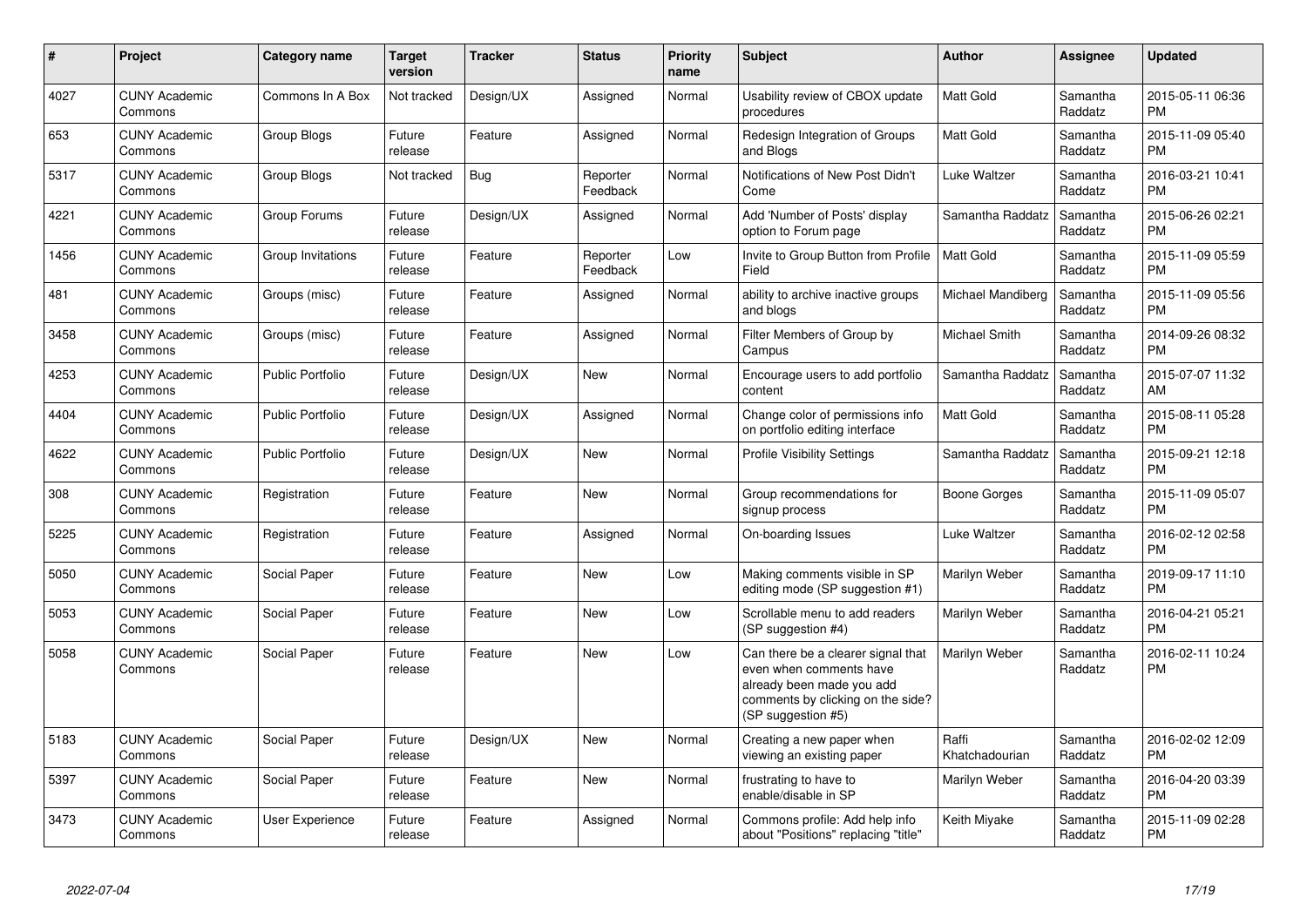| $\pmb{\#}$ | Project                         | <b>Category name</b>        | <b>Target</b><br>version | <b>Tracker</b> | <b>Status</b>        | <b>Priority</b><br>name | <b>Subject</b>                                                                                                                               | <b>Author</b>    | Assignee            | <b>Updated</b>                |
|------------|---------------------------------|-----------------------------|--------------------------|----------------|----------------------|-------------------------|----------------------------------------------------------------------------------------------------------------------------------------------|------------------|---------------------|-------------------------------|
| 4661       | <b>CUNY Academic</b><br>Commons | User Experience             | Future<br>release        | Bug            | Assigned             | Normal                  | Simplify Events text                                                                                                                         | <b>Matt Gold</b> | Samantha<br>Raddatz | 2015-10-02 09:06<br><b>PM</b> |
| 1105       | <b>CUNY Academic</b><br>Commons | WordPress (misc)            | Future<br>release        | Feature        | Assigned             | Normal                  | <b>Rephrase Blog Privacy Options</b>                                                                                                         | <b>Matt Gold</b> | Samantha<br>Raddatz | 2015-11-09 06:19<br><b>PM</b> |
| 4986       | <b>CUNY Academic</b><br>Commons | ZenDesk                     | Not tracked              | Support        | Assigned             | Normal                  | Prepare documentation for<br>Zendesk re web widget                                                                                           | <b>Matt Gold</b> | Samantha<br>Raddatz | 2016-02-25 03:09<br><b>PM</b> |
| 10439      | <b>CUNY Academic</b><br>Commons | Design                      | 2.1.0                    | Design/UX      | New                  | Normal                  | Create Style Guide for Commons                                                                                                               | Sonja Leix       | Sara Cannon         | 2022-06-28 01:43<br><b>PM</b> |
| 10580      | <b>CUNY Academic</b><br>Commons | Information<br>Architecture | Future<br>release        | Design/UX      | New                  | Normal                  | Primary nav item review                                                                                                                      | Boone Gorges     | Sara Cannon         | 2022-06-28 01:29<br><b>PM</b> |
| 2612       | <b>CUNY Academic</b><br>Commons |                             | Not tracked              | Publicity      | Assigned             | Normal                  | Pinterest site for the Commons                                                                                                               | local admin      | Sarah<br>Morgano    | 2016-03-04 11:19<br>AM        |
| 3510       | <b>CUNY Academic</b><br>Commons | Publicity                   | 1.7                      | Publicity      | Assigned             | Normal                  | Post on the News Blog re: 'My<br>Commons'                                                                                                    | Micki Kaufman    | Sarah<br>Morgano    | 2014-10-15 11:18<br>AM        |
| 3511       | <b>CUNY Academic</b><br>Commons | Publicity                   | 1.7                      | Publicity      | Assigned             | Normal                  | Social media for 1.7                                                                                                                         | Micki Kaufman    | Sarah<br>Morgano    | 2014-10-14 03:32<br><b>PM</b> |
| 5826       | <b>CUNY Academic</b><br>Commons | <b>WordPress Plugins</b>    | Future<br>release        | Support        | Reporter<br>Feedback | Normal                  | <b>Remove Subscription Options</b><br>plugin from directory                                                                                  | Sarah Morgano    | Sarah<br>Morgano    | 2016-10-21 04:14<br><b>PM</b> |
| 9908       | <b>CUNY Academic</b><br>Commons |                             | Not tracked              | Feature        | <b>New</b>           | Normal                  | Is it possible to send email<br>updates to users (or an email<br>address not on the list) for only a<br>single page AFTER being<br>prompted? | Michael Shields  | scott voth          | 2018-06-11 01:34<br><b>PM</b> |
| 14394      | <b>CUNY Academic</b><br>Commons |                             | Not tracked              | Feature        | <b>New</b>           | Normal                  | Commons News Site - redesign                                                                                                                 | scott voth       | scott voth          | 2021-09-14 10:46<br>AM        |
| 3524       | <b>CUNY Academic</b><br>Commons | Documentation               | Not tracked              | Documentation  | Assigned             | Normal                  | Post describing all you can do<br>when starting up a new blog/group                                                                          | Matt Gold        | scott voth          | 2014-10-04 12:56<br>PM        |
| 11883      | <b>CUNY Academic</b><br>Commons | Help/Codex                  | Not tracked              | Support        | New                  | Normal                  | Need Embedding Help Page<br>Update (Tableau)                                                                                                 | Anthony Wheeler  | scott voth          | 2019-09-24 08:49<br>AM        |
| 3565       | <b>CUNY Academic</b><br>Commons | My Commons                  | Not tracked              | Documentation  | New                  | Normal                  | Load Newest inconsistencies                                                                                                                  | Chris Stein      | scott voth          | 2015-11-09 01:16<br><b>PM</b> |
| 14787      | <b>CUNY Academic</b><br>Commons | <b>Plugin Packages</b>      | Future<br>release        | Feature        | <b>New</b>           | Normal                  | Creating a "Design" plugin<br>package                                                                                                        | Laurie Hurson    | scott voth          | 2022-04-27 04:56<br><b>PM</b> |
| 6115       | <b>CUNY Academic</b><br>Commons | Publicity                   | Not tracked              | Feature        | Assigned             | Normal                  | create digital signage for GC                                                                                                                | Matt Gold        | scott voth          | 2016-10-11 10:09<br><b>PM</b> |
| 12247      | <b>CUNY Academic</b><br>Commons | Publicity                   | Not tracked              | Support        | <b>New</b>           | Normal                  | <b>Screenshot of First Commons</b><br>Homepage                                                                                               | scott voth       | scott voth          | 2020-01-14 12:08<br><b>PM</b> |
| 4222       | <b>CUNY Academic</b><br>Commons | User Experience             | Future<br>release        | Design/UX      | <b>New</b>           | Normal                  | Add information to 'Delete<br>Account' page                                                                                                  | Samantha Raddatz | scott voth          | 2015-06-26 11:35<br>AM        |